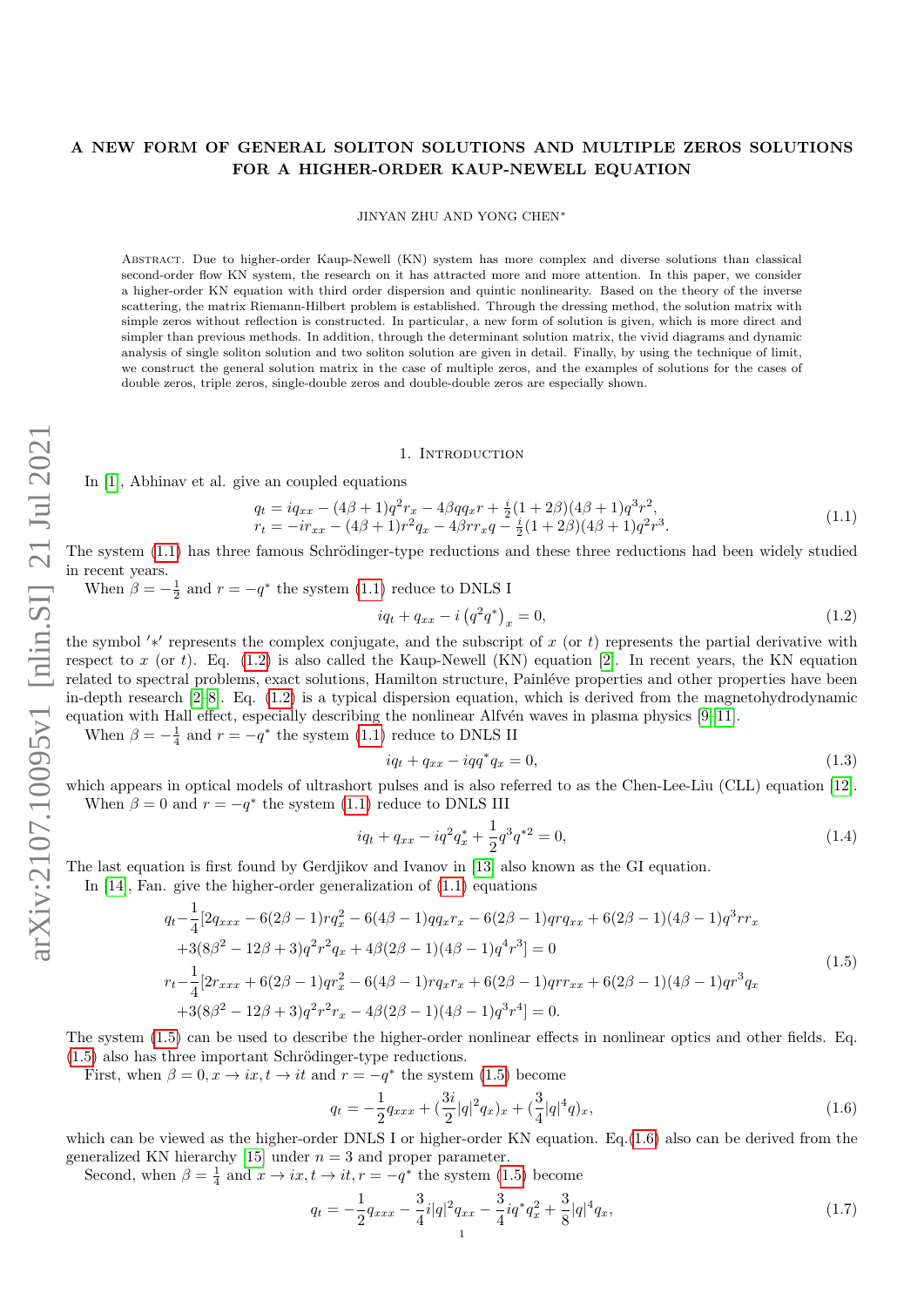which can be viewed as the higher-order DNLS II or higher-order CLL equation.

Third, when  $\beta = \frac{1}{2}$  and  $x \to ix, t \to it$  and  $r = -q^*$ , the system [\(1.5\)](#page-0-2) become

<span id="page-1-0"></span>
$$
q_t = -\frac{1}{2}q_{xxx} + \frac{3}{2}iqq_x q_x^* - \frac{3}{4}|q|^4 q_x.
$$
\n(1.8)

which can be regarded as the higher-order DNLS III or higher-order GI equation.

It has been proved in [\[14\]](#page-11-7) that these equations [\(1.6\)](#page-0-3)-[\(1.8\)](#page-1-0)have multiple Hamiltonian structures and are Liouville integrable. The N-soliton solutions of Eq.[\(1.7\)](#page-0-4) and Eq.[\(1.8\)](#page-1-0) have been studied in [\[16,](#page-11-9)17]. In this paper, we mainly consider the soliton solutions and higher-order soliton solution of system [\(1.6\)](#page-0-3). In fact, there are several classical methods to obtain the soliton solutions, such as the inverse scattering (IST) method, Darboux/Bäcklund transform, Hirota bilinear method, RH method [\[18](#page-11-11)[–23\]](#page-12-0). Here we will use the Riemann-Hilbert(RH) method to derive the soliton solutions of  $(1.6)$  since it is more convenient to study the exact long-time asymptotic and large n asymptotic [\[29\]](#page-12-1).

The high-order soliton solution of the NLS type has been widely concerned by many scholars in recent years. It can be used to describe the weak bound states of solitons, which may appear in the study of soliton train transmission with specific chirp and almost equal velocity and amplitude [\[24\]](#page-12-2). There are not many studies on DNLS type higher-order soliton solutions. Recently, Chen's team studied the double and triple zeros of GI equation [\[32\]](#page-12-3), and the double zeros of higher-order KN [\[31\]](#page-12-4). Here, we study more extensive cases and give the general form of the solutions with multiple zeros.

The main content of this paper is to construct the general soliton solution matrix of the higher-order KN equation by using RH method. It is worth noting that we recover the potential  $q(x, t)$  as the spectral parameter  $\zeta \to 0$ , it effectively reduces the operation process and avoids the interference of implicit function, and the matrix form of the soliton solution is more direct. Taking the single soliton solution and the two-soliton solution as examples, the properties of the soliton are studied. Then, on the basis of the soliton solution, through a certain limit technique, the solution matrix of the high-order soliton solution of the multiple zeros is obtained.

The organization of this letter is as follows. In section 2, the inverse scattering theory is established for the  $2 \times 2$  spectral problems and the corresponding matrix Riemann-Hilbert problem (RHP) is formulated. The N-soliton formula for higher-order KN equation is derived by considering the simple zeros in the RHP in section 3. In section 4, we construct the higher-order soliton matrix and obtain the general expression of the higher-order soliton, which corresponds to the multiple zeros in the RHP. The section 5 is devoted to conclusion and discussion.

## 2. INVERSE SCATTERING THEORY OF  $(1.6)$

The main work of this part is to study the inverse scattering problem of Eq.[\(1.6\)](#page-0-3) and construct the corresponding RHP.

The Eq. [\(1.6\)](#page-0-3) is Lax integrable with the linear spectral problem

<span id="page-1-1"></span>
$$
Y_x = MY, \ M = -i\zeta^2 \sigma_3 + \zeta Q,\tag{2.1}
$$

<span id="page-1-2"></span>
$$
Y_t = NY, \ N = -2i\zeta^6 \sigma_3 + N_1,\tag{2.2}
$$

<span id="page-1-3"></span>where

$$
N_1 = 2Q\zeta^5 - iQ^2\sigma_3\zeta^4 + i\sigma_3Q_x\zeta^3 + Q^3\zeta^3 - \frac{1}{2}(QQ_x - Q_xQ)\zeta^2 - \frac{3}{4}iQ^4\sigma_3\zeta^2 - \frac{1}{2}Q_{xx}\zeta + \frac{3i}{2}\sigma_3Q^2Q_x\zeta + \frac{3}{4}Q^5\zeta,
$$
\n(2.3)

<span id="page-1-4"></span>
$$
\sigma_3 = \begin{pmatrix} 1 & 0 \\ 0 & -1 \end{pmatrix}, \ Q = \begin{pmatrix} 0 & q \\ -q^* & 0 \end{pmatrix}, \tag{2.4}
$$

it is easy to verify

$$
Q^{\dagger} = -Q, \ \sigma_3 Q \sigma_3 = -Q,
$$

which plays an important role in symmetry research later, and the symbol  $'$ <sup>+'</sup> represents the conjugate transpose of a matrix. In the following analysis, we assume that the potential function  $q, q^*$  rapidly tends to zero as  $x \to \pm \infty$ . In this case, the solution of the boundary form can be clearly obtained

$$
Y \sim e^{(-i\zeta^2 x - 2i\zeta^6 t)\sigma_3}, \text{as } x \to \infty. \tag{2.5}
$$

Making the following transformation

<span id="page-1-6"></span>
$$
Y = Je^{(-i\zeta^2 x - 2i\zeta^6 t)\sigma_3},\tag{2.6}
$$

The Lax pair of Eq.  $(2.1)-(2.2)$  $(2.1)-(2.2)$  becomes

<span id="page-1-7"></span>
$$
J_x + i\zeta^2 \left[ \sigma_3, J \right] = \zeta Q J,\tag{2.7}
$$

<span id="page-1-5"></span>
$$
J_t + 2i\zeta^6 \left[ \sigma_3, J \right] = N_1 J,\tag{2.8}
$$

where  $Q, N_1$  has been given by Eq.[\(2.3\)](#page-1-3),[\(2.4\)](#page-1-4).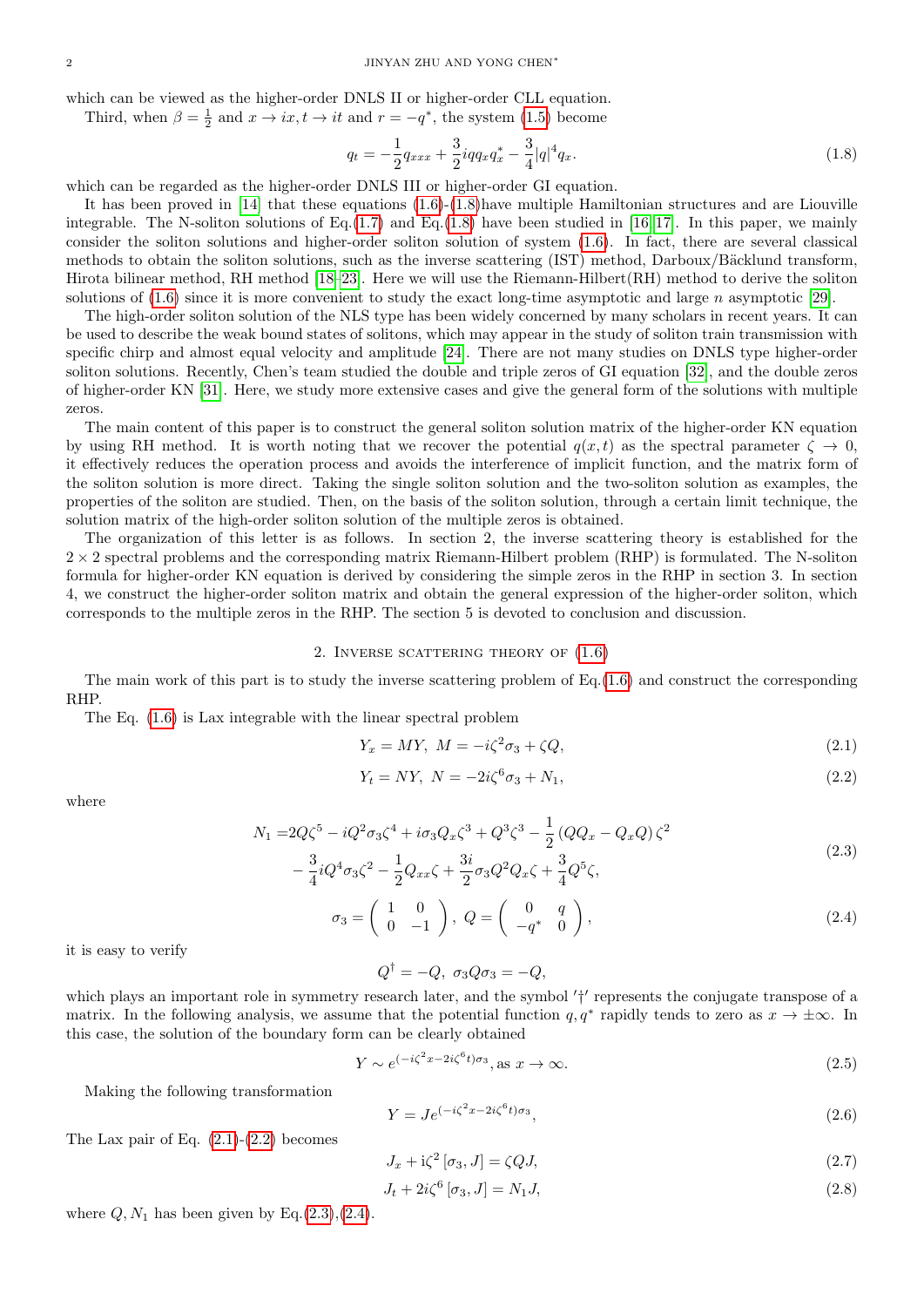In the scattering problem, the Lax equation  $(2.8)$  of time t is ignored temporarily. By solving Eq. $(2.1)$  with constant variation method and using transformation  $(2.6)$ , the solution of Eq. $(2.7)$  can be obtained, which satisfies the following integral equations

<span id="page-2-0"></span>
$$
J_M = I + \zeta \int_{-\infty}^{x} e^{i\zeta^2 \sigma_3(y-x)} Q(y) J_M e^{i\zeta^2 \sigma_3(x-y)} dy,
$$
\n(2.9)

<span id="page-2-1"></span>
$$
J_P = I - \zeta \int_x^{+\infty} e^{i\zeta^2 \sigma_3(y-x)} Q(y) J_P e^{i\zeta^2 \sigma_3(x-y)} dy,
$$
\n(2.10)

and these two Jost solutions are satisfied the following asymptotics at large distances

<span id="page-2-3"></span>
$$
J \sim I, \text{ as } |x| \sim \infty. \tag{2.11}
$$

In order to analyze the analytical properties of Jost solutions in the  $\zeta$  plane, we divide the entire  $\zeta$  plane into two regions

$$
\mathbb{C}_{13} = \left\{ \zeta \mid \arg \zeta \in \left(0, \frac{\pi}{2}\right) \cup \left(\pi, \frac{3\pi}{2}\right) \right\}, \quad \mathbb{C}_{24} = \left\{ \zeta \mid \arg \zeta \in \left(\frac{\pi}{2}, \pi\right) \cup \left(\frac{3\pi}{2}, 2\pi\right) \right\}.
$$

Im ζ



FIGURE 1. Definition of the  $\mathbb{C}_{13} = C_1 \cup C_3$  and  $\mathbb{C}_{24} = C_2 \cup C_4$ 

Dividing J into columns as  $J = (J^{(1)}, J^{(2)})$ , due to the structure [\(2.4\)](#page-1-4) of the potential Q, and Volterra integral equations  $(2.9)-(2.10)$  $(2.9)-(2.10)$ , we have

Proposition 1. The above Volterra integral equations exist and are unique, and have the following properties:

- The column vectors  $J_M^{(1)}$  and  $J_P^{(2)}$  $P_P^{(2)}$  are continuous for  $\zeta \in \mathbb{C}_{13} \cup \mathbb{R} \cup i\mathbb{R}$  and analytic for  $\zeta \in \mathbb{C}_{13}$ ,
- The column vectors  $J_p^{(1)}$  and  $J_M^{(2)}$  are continuous for  $\zeta \in \mathbb{C}_{24} \cup \mathbb{R} \cup i\mathbb{R}$  and analytical for  $\zeta \in \mathbb{C}_{24}$ .

Through the Eq.[\(2.6\)](#page-1-6) we know that  $J_p E$  and  $J_M E$  are both solutions of the linear Eq. [\(2.1\)](#page-1-1), so they are linearly related by a matrix  $S(\zeta)$ 

<span id="page-2-4"></span>
$$
J_M E = J_P E S(\zeta), \quad \zeta \in \mathbb{R} \cup \text{i} \mathbb{R}, \tag{2.12}
$$

where  $E = e^{-i\zeta^2 x \sigma_3}$  and  $S(\zeta) = (s_{ij})_{2 \times 2}$ . It should be noted that

$$
\operatorname{tr}(-i\zeta^2\sigma_3 + \zeta Q) = 0,
$$

using the Abel's formula, we can get that

<span id="page-2-2"></span>
$$
(\det Y)_x = 0,\tag{2.13}
$$

considering transformation [\(2.6\)](#page-1-6) has

$$
\det J = \det Y \det(e^{i\zeta^2 x \sigma_3}) = \det Y.
$$

Reusing Eq.[\(2.13\)](#page-2-2) has

$$
(\det J)_x = 0,
$$

which means that the det *J* is independent of x, and then from the asymptotic  $(2.11)$ , we know

$$
\det J = \lim_{|x| \to \infty} \det J = \det(\lim_{|x| \to \infty} J) = 1.
$$

Taking the determinant on both sides of relation [\(2.12\)](#page-2-4) to get det  $S(\lambda) = 1$ .

In order to construct the RHP, we consider the adjoint scattering equation of [\(2.7\)](#page-1-7)

<span id="page-2-5"></span>
$$
\Phi_x = -i\zeta^2 \left[ \sigma_3, \Phi \right] - \zeta \Phi Q,\tag{2.14}
$$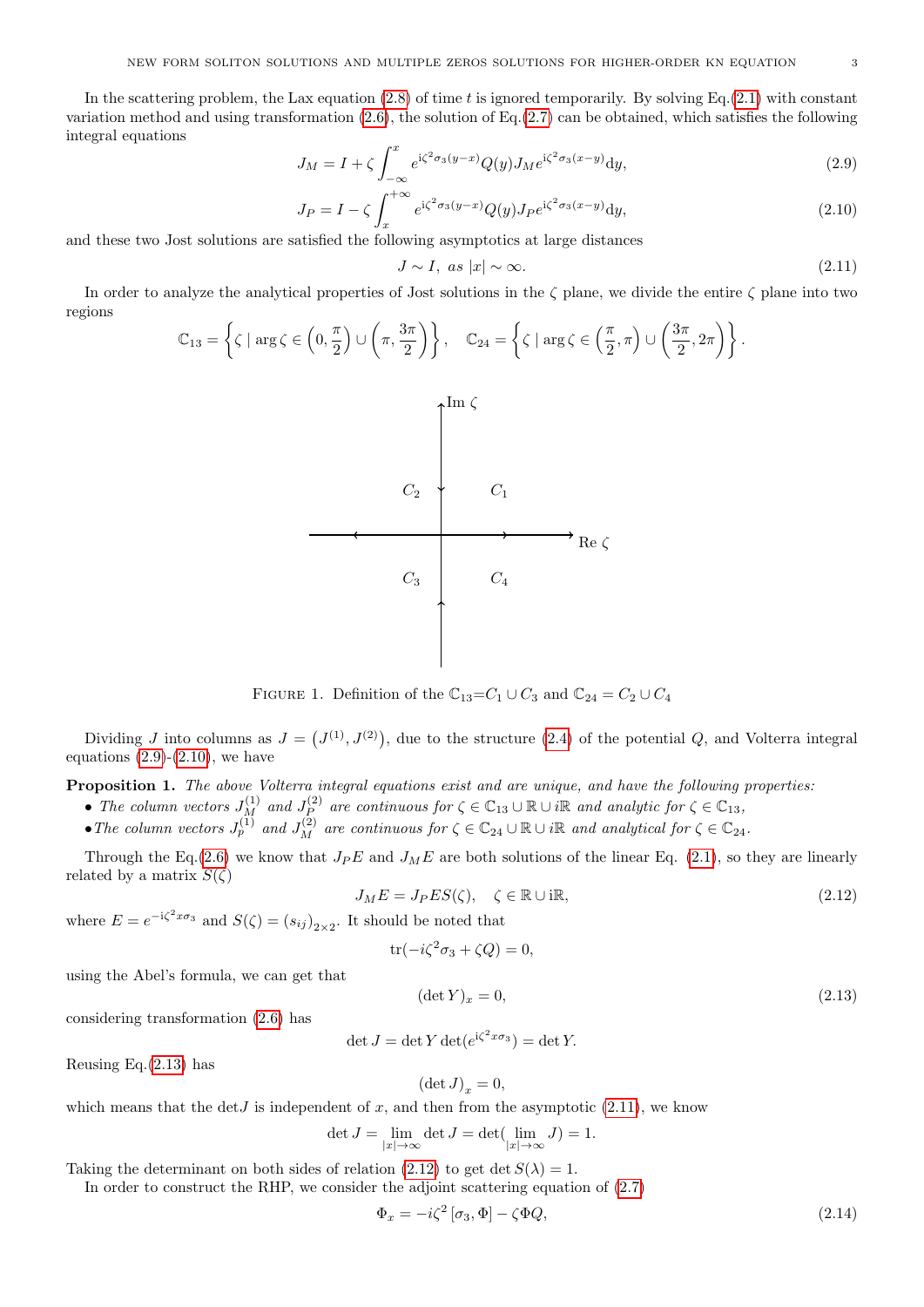it is easy to see that  $J^{-1}$  is the solution of the adjoint equation [\(2.14\)](#page-2-5) and satisfy the boundary condition  $J^{-1} \to I$  as  $x \to \pm \infty$ , where the inverse matrices  $J^{-1}$  as a collection of rows

$$
(J_P)^{-1} = ((J_P^{-1})^{(1)}, (J_P^{-1})^{(2)})^T, \quad (J_M)^{-1} = ((J_M^{-1})^{(1)}, (J_M^{-1})^{(2)})^T.
$$
\n
$$
(2.15)
$$

Due to the structure  $(2.4)$  of the potential  $Q$ , we also have

**Proposition 2.** According to the properties of Jost solution, we can deduce that the inverse matrix  $J^{-1}$  has the following properties:

- The row vectors  $(J_P^{-1})^{(1)}$  and  $(J_M^{-1})^{(2)}$  are continuous for  $\zeta \in \mathbb{C}_{13} \cup \mathbb{R} \cup i\mathbb{R}$  and analytic for  $\zeta \in \mathbb{C}_{13}$ .
- The rows  $(J_M^{-1})^{(1)}$  and  $(J_P^{-1})^{(2)}$  are continuous for  $\zeta \in \mathbb{C}_{24} \cup \mathbb{R} \cup i\mathbb{R}$  and analytical for  $\zeta \in \mathbb{C}_{24}$ .

Further, the analytical properties of the scattering data can be obtained as follows:

**Proposition 3.** Suppose that  $q(x,t) \in L^1(\mathbb{R})$ , then  $s_{11}$  is analytic on  $\mathbb{C}_{13}$ ,  $s_{22}$  is analytic on  $\mathbb{C}_{24}$ ;  $s_{12}$  and  $s_{22}$  are not analytic in  $\mathbb{C}_{13}$  and  $\mathbb{C}_{24}$ , but are continuous to the real axis  $\mathbb R$  and imaginary axis i $\mathbb R$ .

Proof. The scattering matrix can be rewritten as:

$$
e^{-i\zeta^2 x \sigma_3} S(\zeta) e^{i\zeta^2 x \sigma_3} = J_P^{-1} J_M = \begin{pmatrix} (J_P^{-1})^{(1)} \\ (J_P^{-1})^{(2)} \end{pmatrix} \begin{pmatrix} J_M^{(1)} & J_M^{(2)} \\ (J_M^{-1})^{(2)} & J_M^{(2)} \end{pmatrix} = \begin{pmatrix} (J_P^{-1})^{(1)} & J_M^{(1)} \\ (J_P^{-1})^{(2)} & J_M^{(1)} \end{pmatrix} \begin{pmatrix} J_M^{-1} & J_M^{(2)} \\ (J_P^{-1})^{(2)} & J_M^{(2)} \end{pmatrix}, \quad \zeta \in \mathbb{R} \cup i\mathbb{R}.
$$
\n(2.16)

The elements corresponding to the matrices on both sides can be written clearly

$$
s_{11} = (J_P^{-1})^{(1)} J_M^{(1)}, \ s_{12} = (J_P^{-1})^{(1)} J_M^{(2)} e^{2i\zeta^2 x},
$$
  

$$
s_{21} = (J_P^{-1})^{(2)} J_M^{(1)} e^{-2i\zeta^2 x}, \ s_{12} = (J_P^{-1})^{(2)} J_M^{(2)}.
$$

According to proposition 1 and Proposition 2, it's easy to know  $s_{11}$  is analytic on  $\mathbb{C}_{13}$ ,  $s_{22}$  is analytic on  $\mathbb{C}_{24}$ ;  $s_{12}$  and  $s_{22}$  are not analytic in  $\mathbb{C}_{13}$  and  $\mathbb{C}_{24}$ , but are continuous to the real axis R and imaginary axis iR.

Hence, we can construct two matrix functions  $\mathbf{P}(\zeta, x)$  which are analytic for  $\zeta \in \mathbb{C}_{13} \cup \mathbb{C}_{24}$ ,

$$
\mathbf{P}(\zeta, x) := \begin{cases} \left[ (J_M^{(1)}(\zeta, x), J_P^{(2)}(\zeta, x) \right], & \zeta \in \mathbb{C}_{13} \\ \left[ (J_M^{-1})^{(1)}(\zeta, x), (J_P^{-1})^{(2)}(\zeta, x) \right], & \zeta \in \mathbb{C}_{24} \end{cases}
$$
(2.17)

and  $\det \mathbf{P} = s_{11}$ , when  $\zeta \in \mathbb{C}_{13}$ ,  $\det \mathbf{P} = \hat{s}_{11}$ , when  $\zeta \in \mathbb{C}_{24}$ .  $\hat{s}_{11}$  is the first element of  $S^{-1}$ .

To find the boundary condition of **P**, we consider the following asymptotic expansion as  $\zeta \to 0$ ,

<span id="page-3-0"></span>
$$
\mathbf{P} = \mathbf{P}^{(0)} + \mathbf{P}^{(1)}\zeta + \mathbf{P}^{(2)}\zeta^2 + O(\zeta^3). \tag{2.18}
$$

Substituting [\(2.18\)](#page-3-0) into [\(2.7\)](#page-1-7) and equating terms with like powers of  $\zeta$ , we find

$$
\mathbf{P}_x^{(0)} = 0.
$$

It can be seen from  $(2.9)$  and  $(2.10)$ 

$$
J|_{(\zeta=0)}=I,
$$

so we have

 $\mathbf{P} \to I, \ \zeta \to 0.$  (2.19)

Then the Riemann-Hilbert problem of the higher-order KN equation is

**Riemann-Hilbert Problem 4.** The matrix function  $P(\zeta; x)$  has the following properties:

- Analyticity :  $P(\zeta; x, t)$  is analytic function in  $\zeta \in \mathbb{C}_{13} \cup \mathbb{C}_{24}$ ;
- Jump Condition:

<span id="page-3-3"></span>
$$
\mathbf{P}_{+}(\zeta;x) = \mathbf{P}_{-}(\zeta;x)G(\zeta), \quad \zeta \in \mathbb{R} \cup \text{i}\mathbb{R}.
$$
 (2.20)

• Normalization : 
$$
P(\zeta; x) = I + O(\zeta)
$$
, as  $\zeta \to 0$ .

Where

<span id="page-3-4"></span>
$$
G = E \begin{pmatrix} 1 & \hat{s}_{12} \\ s_{21} & 1 \end{pmatrix} E^{-1}.
$$
 (2.21)

Next, we consider the symmetric properties of Jost solutions and scattering data, so that we can consider interesting reduction.

Proposition 5. There are two symmetries of the Jost solutions and scattering data:

• The first symmetry reduction

$$
(J(x,\zeta^*))^{\dagger} = J^{-1}(x,\zeta),\tag{2.22}
$$

<span id="page-3-2"></span> $(\mathbf{P}(\zeta^*))^{\dagger} = \mathbf{P}^{-1}$  $(\zeta),$  (2.23)

<span id="page-3-1"></span>
$$
S^{\dagger}(\zeta^*) = S^{-1}(\zeta). \tag{2.24}
$$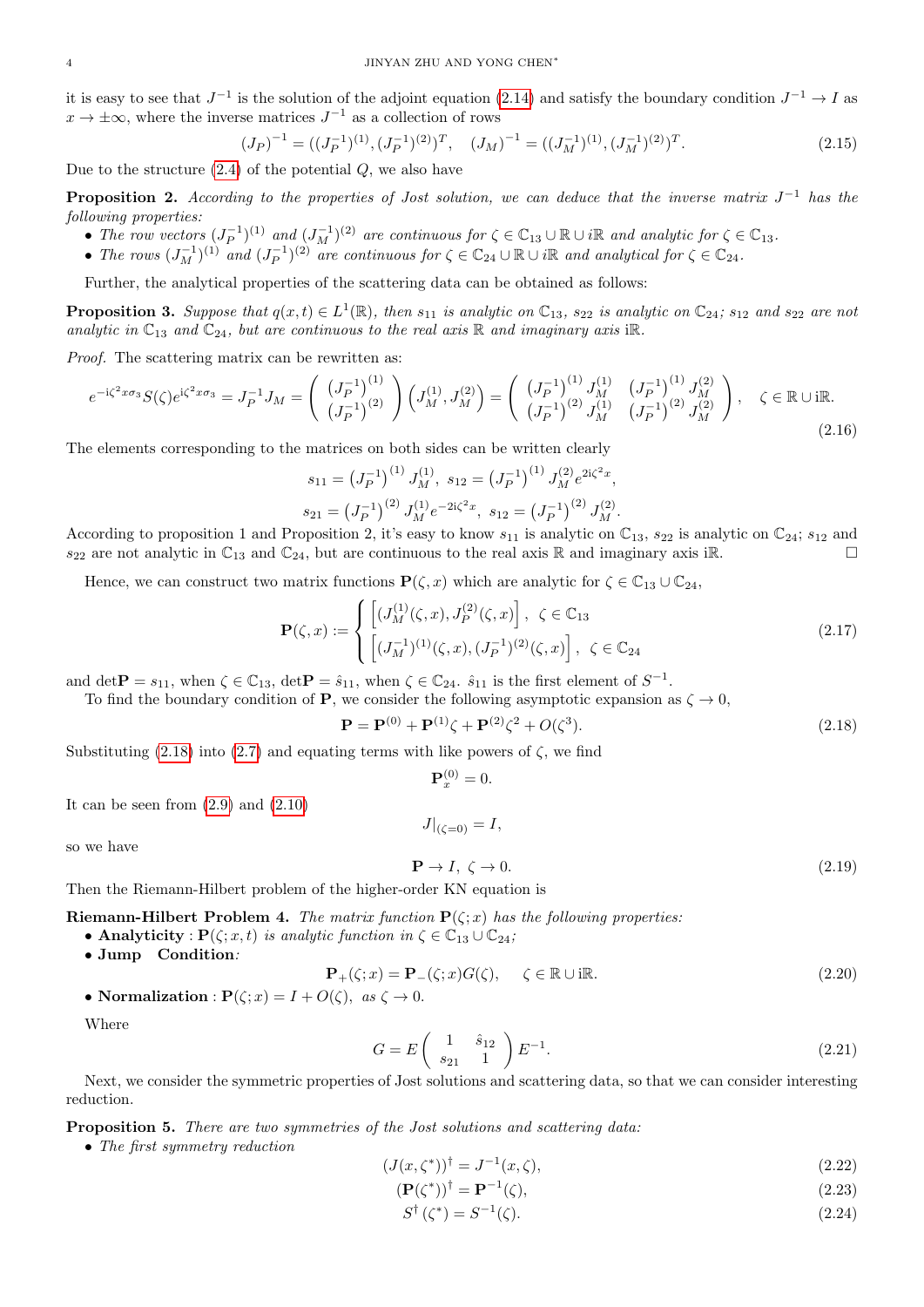• The second symmetry reduction

$$
J(\zeta) = \sigma_3 J(-\zeta)\sigma_3,\tag{2.25}
$$

<span id="page-4-3"></span>
$$
\mathbf{P}(-\zeta) = \sigma_3 \mathbf{P}(\zeta) \sigma_3,\tag{2.26}
$$

<span id="page-4-0"></span>
$$
S(-\zeta) = \sigma_3 S(\zeta) \sigma_3. \tag{2.27}
$$

Proof. For the first symmetric case, replacing  $\zeta$  with  $\zeta^*$ , and then take the conjugate transpose of the Eq.[\(2.7\)](#page-1-7) to get

$$
(J^{\dagger}(x,\zeta^*))_x = -\mathrm{i}\zeta^2[\sigma_3, J^{\dagger}(x,\zeta^*)] + \zeta J^{\dagger}(x,\zeta^*)Q^{\dagger},\tag{2.28}
$$

owing to  $Q^{\dagger} = -Q$ , so the above equation is

$$
(J^{\dagger}(x,\zeta^*))_x = -\mathrm{i}\zeta^2[\sigma_3, J^{\dagger}(x,\zeta^*)] - \zeta J^{\dagger}(x,\zeta^*)Q,\tag{2.29}
$$

Comparing with Eq.[\(2.14\)](#page-2-5), it is found that  $J^{-1}(x,\zeta)$  and  $J^{\dagger}(x,\zeta^*)$  satisfy the same equation form, and then according to the boundary conditions at  $x \to \pm \infty$ , we know that

$$
(J(x,\zeta^*))^{\dagger} = J^{-1}(x,\zeta).
$$

Notice that the **P** that we construct is part of the Jost solutions, so there must be also

$$
(\mathbf{P}(\zeta^*))^{\dagger} = \mathbf{P}^{-1}(\zeta).
$$

In addition, in view of the scattering relation [\(2.12\)](#page-2-4) between  $J_M$  and  $J_P$ , we see that S also satisfies the involution property

$$
S^{\dagger}(\zeta^*) = S^{-1}(\zeta).
$$

For the second symmetry, replacing  $\zeta$  with  $-\zeta$ , and both sides of the equation are multiplied by  $\sigma_3$ ,

$$
\sigma_3 J_x(-\zeta)\sigma_3 + i\zeta^2 [\sigma_3, \sigma_3 J(-\zeta)\sigma_3] = -\zeta \sigma_3 Q J(-\zeta)\sigma_3,
$$

due to  $\sigma_3 Q \sigma_3 = -Q$ , the above equation can be reduced to

$$
\sigma_3 J_x(-\zeta)\sigma_3 + i\zeta^2 [\sigma_3, \sigma_3 J(-\zeta)\sigma_3] = \zeta Q \sigma_3 J(-\zeta)\sigma_3.
$$

It is easy to find that  $J(\zeta)$  and  $J(-\zeta)$  satisfy the same equation, so there is

$$
J(\zeta) = \sigma_3 J(-\zeta)\sigma_3,\tag{2.30}
$$

it follows that

$$
\mathbf{P}(-\zeta) = \sigma_3 \mathbf{P}(\zeta) \sigma_3,\tag{2.31}
$$

and

$$
S(-\zeta) = \sigma_3 S(\zeta) \sigma_3. \tag{2.32}
$$

 $\Box$ 

From the [\(2.24\)](#page-3-1)and [\(2.27\)](#page-4-0), we obtain the relations

<span id="page-4-1"></span>
$$
s_{11}^*(\zeta^*) = \hat{s}_{11}(\zeta), \quad s_{21}^*(\zeta^*) = \hat{s}_{12}(\zeta), \quad s_{12}^*(\zeta^*) = \hat{s}_{21}(\zeta), \quad \zeta \in \mathbb{R} \cup i\mathbb{R}, \tag{2.33}
$$

and

<span id="page-4-2"></span>
$$
s_{11}(\zeta) = s_{11}(-\zeta), \ s_{22}(\zeta) = s_{22}(-\zeta), \ s_{12}(-\zeta) = -s_{12}(\zeta), \ s_{21}(-\zeta) = -s_{21}(\zeta), \quad \zeta \in \mathbb{R} \cup i\mathbb{R}.
$$
 (2.34)

Thus  $s_{11}(\lambda)$  is an even function, and each zero  $\zeta_k$  of  $s_{11}$  is accompanied with zero  $-\zeta_k$ . Similarly,  $\hat{s}_{11}$  has two zeros  $\pm \zeta_k^*$ .

## 2.1. Solvability of RHP problem.

In general, if the det  $\mathbf{P}(\zeta) \neq 0$  of the RHP, the RHP is considered to be regular, its solution is unique, and can be given by using Plemelj formula [\[30\]](#page-12-5). But more often than not they are non-regular, where det  $\mathbf{P}(\zeta) = 0$ , i.e, $s_{11}(\pm \zeta_k) = 0$ and  $\hat{s}_{11}(\pm \bar{\zeta}_k) = 0$  at certain discrete locations,  $\pm \zeta_k$  and  $\pm \bar{\zeta}_k$  are called zeros. Here we first consider the case of simple zeros  $\{\pm \zeta_k \in \mathbb{C}_{13}, 1 \leq k \leq N\}$  and  $\{\pm \bar{\zeta}_k \in \mathbb{C}_{24}, 1 \leq k \leq N\}$ , where N is the number of these zeros. These zeros are known from the relation [\(2.33\)](#page-4-1) above

$$
s_{11}(\zeta_k) = \hat{s}_{11}^*(\zeta_k^*) = 0, \ \hat{s}_{11}(\bar{\zeta}_k) = 0,
$$

so there are

$$
\bar{\zeta}_k = \zeta_k^*.\tag{2.35}
$$

In this case, both ker ( $\mathbf{P}(\pm \zeta_k)$ ) are one-dimensional and spanned by single column vector  $|v_k\rangle$  and single row vector  $\langle v_k|$ , respectively, thus

<span id="page-4-4"></span>
$$
\mathbf{P}\left(\zeta_{k}\right)|v_{k}\rangle=0, \quad \langle v_{k}|\mathbf{P}\left(\zeta_{k}^{*}\right)=0, \quad \zeta_{k}\in\mathbb{C}_{13}, \quad 1\leq k\leq N. \tag{2.36}
$$

By the symmetry relation [\(2.23\)](#page-3-2), it is easy to get

$$
|v_k\rangle = \langle v_k|^\dagger. \tag{2.37}
$$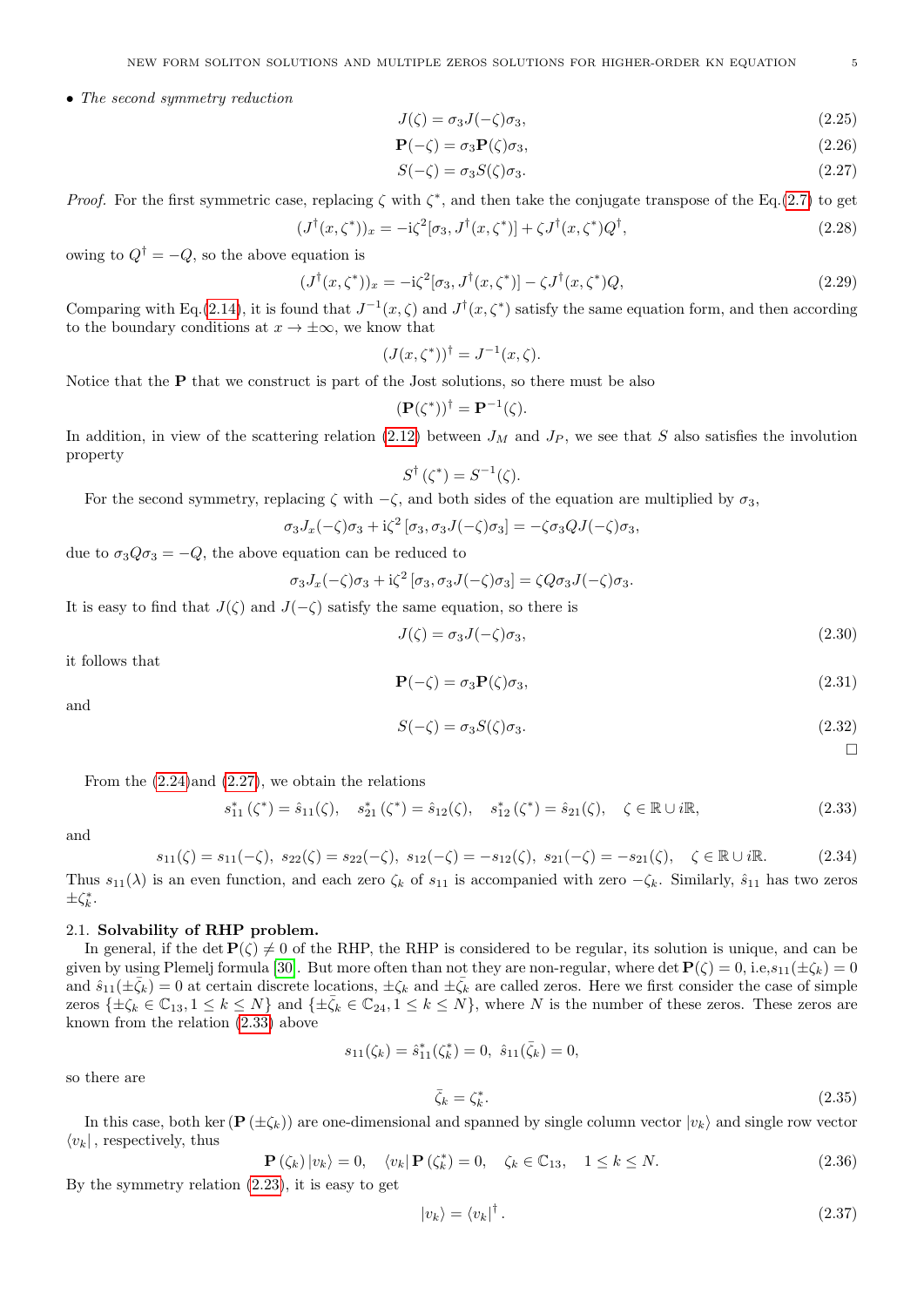Regarding this non-regular RHP [\(2.20\)](#page-3-3) under the canonical normalization condition, its solution is also unique. Next we construct a matrix function  $\Gamma(x, t, \zeta)$  which could cancel all the zeros of **P**. From the relations [\(2.33\)](#page-4-1) and  $(2.34)$ , we should construct a matrix  $\Gamma_k$  whose determinant is

<span id="page-5-0"></span>
$$
\det \Gamma_k(\zeta) = \frac{\zeta^2 - \zeta_k^2}{\zeta^2 - \zeta_k^{*2}}.
$$
\n(2.38)

From the above properties [\(2.23\)](#page-3-2), [\(2.26\)](#page-4-3) and [\(2.38\)](#page-5-0), we could readily construct the explicit form for the matrix

$$
\Gamma_k(\zeta) = I + \frac{A_k}{\zeta - \zeta_k^*} - \frac{\sigma_3 A_k \sigma_3}{\zeta + \zeta_k^*}, \quad \Gamma_k^{-1}(\zeta) = I + \frac{A_k^{\dagger}}{\zeta - \zeta_k} - \frac{\sigma_3 A_k^{\dagger} \sigma_3}{\zeta + \zeta_k}, \quad \zeta_k \in \mathbb{C}_{13}, \quad k = 1, 2, ..., N \tag{2.39}
$$

where

$$
A_k = \frac{\zeta_k^{*2} - \zeta_k^2}{2} \begin{pmatrix} \alpha_k^* & 0\\ 0 & \alpha_k \end{pmatrix} |w_k\rangle \langle w_k|, \ \alpha_k^{-1} = \langle w_k | \begin{pmatrix} \zeta_k & 0\\ 0 & \zeta_k^* \end{pmatrix} |w_k\rangle, \tag{2.40}
$$

$$
|w_k\rangle = \Gamma_{k-1}(\zeta_k)\cdots\Gamma_1(\zeta_k)|v_k\rangle, \quad \langle w_k| = |w_k\rangle^{\dagger}, \tag{2.41}
$$

then det  $\mathbf{P}\Gamma_k^{-1} \neq 0$  at points  $\pm \zeta_k$  and det  $\Gamma_k^{-1}\mathbf{P} \neq 0$  at points  $\pm \zeta_k^*$ . Introducing

<span id="page-5-4"></span>
$$
\Gamma(\zeta) = \Gamma_N(\zeta)\Gamma_{N-1}(\zeta)\cdots\Gamma_1(\zeta),\tag{2.42}
$$

<span id="page-5-5"></span>
$$
\Gamma^{-1}(\zeta) = \Gamma_1^{-1}(\zeta)\Gamma_2^{-1}(\zeta)\cdots\Gamma_N^{-1}(\zeta),\tag{2.43}
$$

and the analytic solutions may be represented as

<span id="page-5-1"></span>
$$
\mathbf{P} = \tilde{\mathbf{P}} \Gamma. \tag{2.44}
$$

Therefore,  $\Gamma(x, t, \zeta)$  accumulates all zero of the RHP, and then the RHP of the higher-order KN equation without singularity is

Riemann-Hilbert Problem 6. The matrix function  $\tilde{P}(\zeta; x)$  has the following properties:

• Analyticity :  $\tilde{P}(\zeta; x, t)$  is analytic function in  $\zeta \in \mathbb{C}_{13} \cup \mathbb{C}_{24}$ ;

•Jump Condition:

<span id="page-5-2"></span>
$$
\tilde{\mathbf{P}}_{+}(\zeta;x) = \tilde{\mathbf{P}}_{-}(\zeta;x)\Gamma G\Gamma^{-1}(\zeta), \quad \zeta \in \mathbb{R} \cup \text{i}\mathbb{R}.
$$
\n(2.45)

• Asymptotic behaviors :  $\tilde{P}(\zeta; x) = \tilde{P}_0 + O(\zeta)$ , as  $\zeta \to 0$ .

The form of G has been given by equation  $(2.21)$ . From Eq. $(2.44)$  we have

<span id="page-5-3"></span>
$$
\tilde{\mathbf{P}}_0 = (\Gamma|_{\zeta=0})^{-1}.
$$
\n(2.46)

## 2.2. Scattering data evolution.

From the solutions of the RHP, we see that the scattering data needed to solve this RHP and reconstruct the potential are

$$
\{s_{21},\hat{s}_{12},\zeta\in\mathbb{R}\cup\mathrm{i}\mathbb{R};\pm\zeta_k,\pm\zeta_k^*,|v_k\rangle,\langle v_k|,1\leq k\leq N\}.
$$

Since  $J$  satisfies the temporal equation  $(2.8)$  of the Lax pair and the relation  $(2.12)$ , then according to the evolution property [\(2.12\)](#page-2-4) and  $Q \to 0, V \to 0$  as  $|x| \to \infty$ , we have

$$
S_t + 2i\zeta^6 \left[ \sigma_3, S \right] = 0,
$$

the evolutions of the entries of the scattering matrix  $S$  satisfy

$$
s_{11,t} = s_{22,t} = 0, \ s_{12}(t;\zeta) = s_{12}(0;\zeta) \exp\left(-4i\zeta^6 t\right), \quad s_{21}(t;\zeta) = s_{21}(0;\zeta) \exp\left(4i\zeta^6 t\right). \tag{2.47}
$$

Differentiating both sides of the first equation of  $(2.36)$  with respect to x and t, and recalling the Lax  $(2.7)-(2.8)$  $(2.7)-(2.8)$ we have

$$
\mathbf{P}(\zeta_k; x) \left( \frac{d|v_k\rangle}{dx} + i\zeta^2 \sigma_3 |v_k\rangle \right) = 0, \quad \mathbf{P}(\zeta_k; x) \left( \frac{d|v_k\rangle}{dt} + 2i\zeta^6 \sigma_3 |v_k\rangle \right) = 0, \ \zeta_k \in \mathbb{C}_{13}.
$$

It concludes that

$$
|v_k\rangle = e^{-i\zeta_k^2 \sigma_3 x - 2i\zeta_k^6 \sigma_3 t} |v_{k0}\rangle,
$$

where  $v_{k0} = v_k|_{x=0}$ .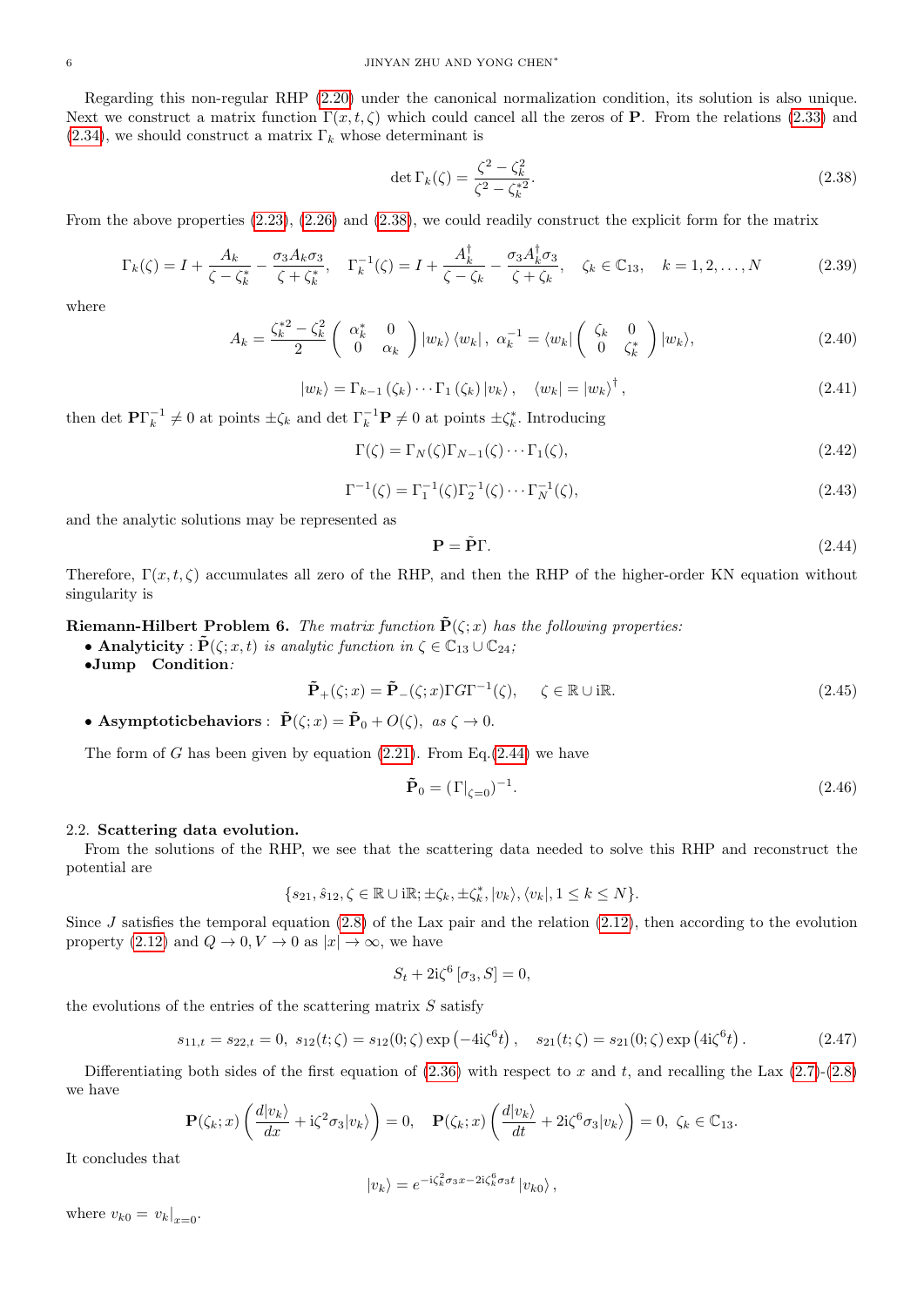#### 3. N Soliton Solutions

In this part, we mainly obtain the potential q. The expansion of  $P(\zeta)$  with  $\zeta \to 0$ ,

$$
\mathbf{P}(\zeta) = I + \mathbf{P}^{(1)}\zeta + \mathbf{P}^{(2)}\zeta^2 + O(\zeta^2). \tag{3.1}
$$

Substituting the expansion into Eq. [\(2.7\)](#page-1-7), the potential matrix function can be obtained by comparing the coefficients

<span id="page-6-0"></span>
$$
Q = \mathbf{P}_x^{(1)},\tag{3.2}
$$

from this formula, we can get the potential  $q(x, t)$ . It is well known that the soliton solutions correspond to the vanishing of scattering coefficients,  $G = I$ ,  $\hat{G} = 0$ . Thus, we intend to solve the corresponding RHP[\(2.45\)](#page-5-2).

According to equations [\(2.44\)](#page-5-1) and [\(2.46\)](#page-5-3), we can consider the following expansion form

$$
\mathbf{P}(x,t;\zeta) = (\Gamma|_{\zeta=0})^{-1} (\Gamma|_{\zeta=0} + \Gamma^{(1)}(x,t)\zeta + O(\zeta)),
$$
\n(3.3)

which gives  $\mathbf{P}^{(1)} = (\Gamma |_{\zeta=0})^{-1} \Gamma^{(1)}(x,t)$ . Below, the main effort is to find an explicit expression for  $(\Gamma |_{\zeta=0})^{-1} \Gamma^{1}(x,t)$ . In fact, the form of  $\Gamma$  from [\(2.42\)](#page-5-4)and [\(2.43\)](#page-5-5) have more compact form

$$
\Gamma(\zeta) = I + \sum_{k=1}^{N} \left[ \frac{B_k}{\zeta - \zeta_k^*} - \frac{\sigma_3 B_k \sigma_3}{\zeta + \zeta_k^*} \right],\tag{3.4}
$$

and

$$
\Gamma^{-1}(\zeta) = I + \sum_{k=1}^{N} \left[ \frac{B_k^{\dagger}}{\zeta - \zeta_k} - \frac{\sigma_3 B_k^{\dagger} \sigma_3}{\zeta + \zeta_k} \right],
$$
\n(3.5)

with  $B_k = |z_k\rangle \langle v_k|$ . To determine the form of matrix  $B_k$ , we consider  $\Gamma(\zeta)\Gamma^{-1}(\zeta) = I$ , we have

$$
\operatorname{Res}_{\zeta=\zeta_j} \Gamma(\zeta) \Gamma^{-1}(\zeta) = \Gamma(\zeta_j) B_j^{\dagger} = 0,
$$

and it yields

$$
\left[I + \sum_{k=1}^{N} \left(\frac{|z_k\rangle\langle v_k|}{\zeta_j - \zeta_k^*} - \frac{\sigma_3|z_k\rangle\langle v_k|\sigma_3}{\zeta_j + \zeta_k^*}\right)\right]|v_j\rangle = 0, \quad j = 1, 2, \dots N
$$
\n(3.6)

it's easy to figure out

$$
|z_k\rangle_1 = \sum_{j=1}^N (M^{-1})_{jk} |v_j\rangle_1, \qquad (3.7)
$$

where  $|z_k\rangle_l$  denotes the *l*-th element of  $|z_k\rangle$ , matrix M is defined as

<span id="page-6-1"></span>
$$
M_{jk} = \frac{\langle v_k \left| \sigma_3 \right| v_j \rangle}{\zeta_j + \zeta_k^*} - \frac{\langle v_k \left| v_j \right\rangle}{\zeta_j - \zeta_k^*}. \tag{3.8}
$$

Then we have

$$
(\Gamma|_{\zeta=0}) = I - \sum_{j=1}^{N} \left[ \frac{B_j + \sigma_3 B_j \sigma_3}{\zeta_j^*} \right],
$$

$$
\Gamma^{(1)}(x, t) = -\sum_{j=1}^{N} \frac{B_j - \sigma_3 B_j \sigma_3}{\zeta_j^*^2}.
$$

From these equations enable us to have

$$
\mathbf{P}^{(1)} = (\Gamma|_{\zeta=0})^{-1} \Gamma^{(1)}(x,t) = \left( I - \sum_{j=1}^{N} \left[ \frac{B_j + \sigma_3 B_j \sigma_3}{\zeta_j^*} \right] \right)^{-1} \sum_{j=1}^{N} \frac{\sigma_3 B_j \sigma_3 - B_j}{\zeta_j^*^2},
$$

by Eq. [\(3.2\)](#page-6-0), we can obtain that the potential function  $q(x, t)$  is

<span id="page-6-2"></span>
$$
q(x,t) = \left( (1 - \sum_{j,k=1}^{N} \frac{2(M^{-1})_{jk} |v_k\rangle_1 \langle v_j|_1}{\zeta_j^*})^{-1} \left( \sum_{j,k=1}^{N} \frac{-2(M^{-1})_{jk} |v_k\rangle_1 \langle v_j|_2}{\zeta_j^*^2} \right) \right)_x, \tag{3.9}
$$

where M has been given by Eq. [\(3.8\)](#page-6-1). Notice that  $M^{-1}$  can be expressed as the transpose of  $M's$  cofactor matrix divided by  $\det M$ . Hence the solution [\(3.9\)](#page-6-2) can be rewritten as

$$
q(x,t) = \left(\frac{2\frac{detF}{detM}}{1+2\frac{detG}{detM}}\right)_x = \left(\frac{2detF}{detM+2detG}\right)_x,
$$
\n(3.10)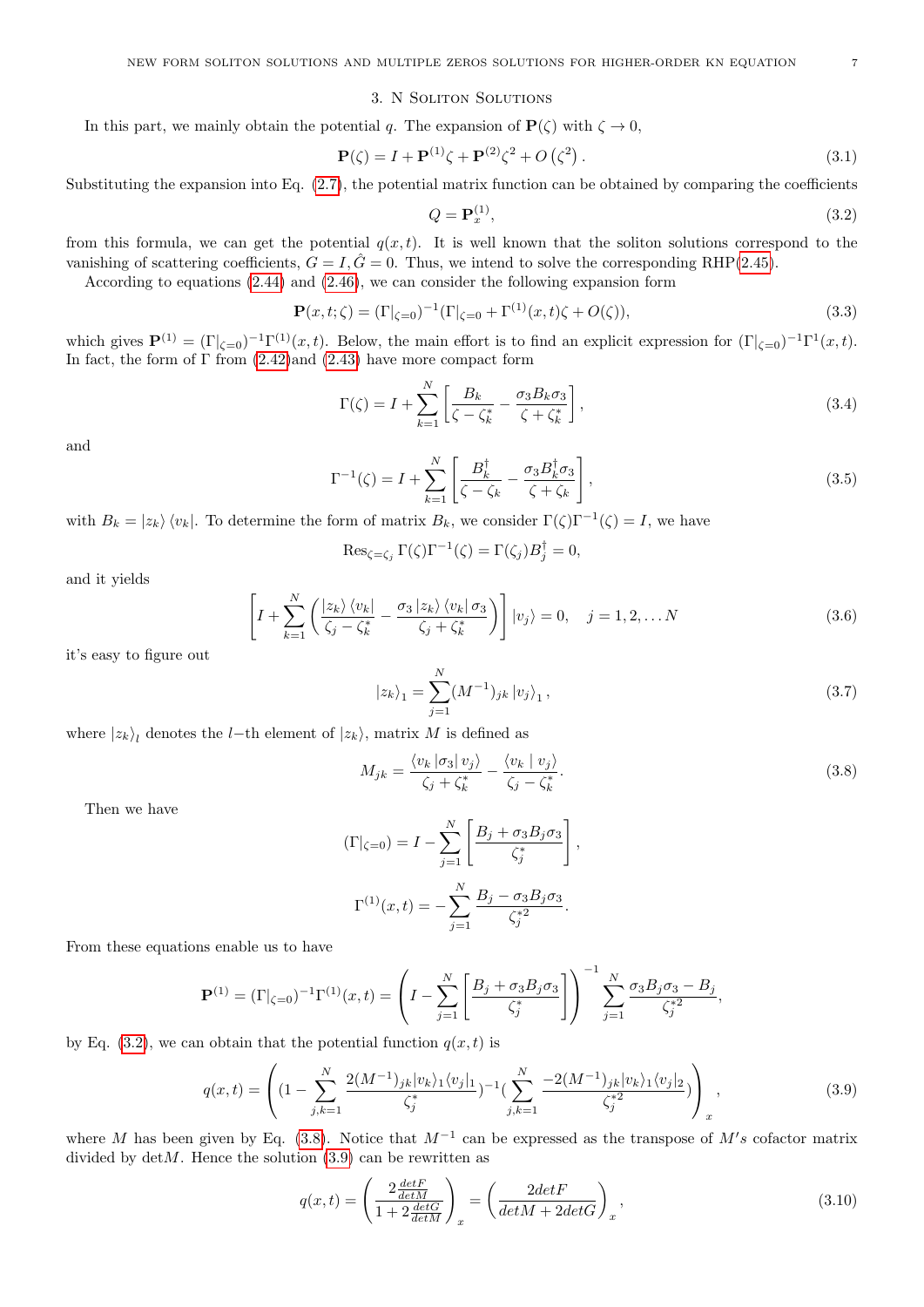where

$$
F = \begin{pmatrix} M_{11} & M_{12} & \cdots & M_{1n} & |v_1\rangle_1 \\ M_{21} & M_{22} & \cdots & M_{2n} & |v_2\rangle_1 \\ \vdots & \vdots & \ddots & \vdots & \vdots \\ M_{n1} & M_{n2} & \cdots & M_{nn} & |v_n\rangle_1 \\ \frac{\langle v_1|_2}{\zeta_1^{*2}} & \frac{\langle v_2|_2}{\zeta_2^{*2}} & \cdots & \frac{\langle v_n|_2}{\zeta_n^{*2}} & 0 \end{pmatrix}, G = \begin{pmatrix} M_{11} & M_{12} & \cdots & M_{1n} & |v_1\rangle_1 \\ M_{21} & M_{22} & \cdots & M_{2n} & |v_2\rangle_1 \\ \vdots & \vdots & \ddots & \vdots & \vdots \\ M_{n1} & M_{n2} & \cdots & M_{nn} & |v_n\rangle_1 \\ \frac{\langle v_1|_1}{\zeta_1^{*}} & \frac{\langle v_2|_1}{\zeta_2^{*}} & \cdots & \frac{\langle v_n|_1}{\zeta_n^{*}} & 0 \end{pmatrix}.
$$

To get the explicit N-soliton solutions, we may take  $v_{k0} = (a_k, b_k)^T$ , then

$$
|v_k\rangle = \left(\begin{array}{c} a_k e^{\theta_k} \\ b_k e^{-\theta_k} \end{array}\right), \ \langle v_k| = \left(\begin{array}{cc} a_k^* e^{\theta_k^*} & b_k^* e^{-\theta_k^*} \end{array}\right),
$$

where  $\theta_k = -i\zeta_k^2 x - 2i\zeta_k^6 t$ .

In what follows, we will take single soliton and two-soliton solutions as examples to study the properties of solitons in more detail. For convenience, let  $\zeta_i = \zeta_{jR} + i\zeta_{jI}$ ,

$$
\begin{array}{l} \theta_{jR}=2m_j(x-(8m_j^2-6\beta_j^2)t),\ \theta_{jI}=-\beta_jx-2(\beta_j^3-12m_j^2\beta_j)t,\\ m_j=\zeta_{jR}\zeta_{jI},\quad \beta_j=\zeta_{jR}^2-\zeta_{jI}^2, \end{array}
$$

where  $\zeta_{iR}, \zeta_{iI}$  are the real and imaginary parts of  $\zeta_i$ .

#### 3.1. Single-soliton solution.

For  $N=1$ , taking the discrete spectrum point  $\pm \zeta_1$  and  $\pm \zeta_1^*$ , then using the formula [\(3.9\)](#page-6-2) to directly calculate, it can be seen

$$
q(x,t) = \frac{(\zeta_1^2 - \zeta_1^{*2})}{|\zeta_1|^2} \left( \frac{a_1 b_1^* e^{\theta_1 - \theta_1^*}}{\zeta_1^* |b_1|^2 e^{-(\theta_1 + \theta_1^*)} + \zeta_1 |a_1|^2 e^{\theta_1 + \theta_1^*}} \right)_x,
$$
\n(3.11)

or equal to

$$
q(x,t) = 8a_1b_1^*\zeta_{1R}\zeta_{1I}\frac{\zeta_1|b_1|^2e^{-2\theta_{1R}} + \zeta_1^*|a_1|^2e^{2\theta_{1R}}}{(\zeta_1^*|b_1|^2e^{-2\theta_{1R}} + \zeta_1|a_1|^2e^{2\theta_{1R}})^2}e^{2i\theta_{1I}},
$$
\n(3.12)

The velocity for the single soliton is  $v = 8\zeta_{1R}^2 \zeta_{1I}^2 - 6(\zeta_{1R}^2 - \zeta_{1I}^2)^2$ . The center position for |q| locates on the line

$$
x - vt - \frac{1}{4\zeta_{1R}^2 \zeta_{1I}^2} ln \frac{|b_1|}{|a_1|} = 0.
$$

The amplitudes associated with  $|q|^2$  are given by

$$
A(q) = \frac{64\zeta_{1R}^2 \zeta_{1I}^2}{2|\zeta_1^2| + \zeta_1^2 + \zeta_1^{*2}}.
$$

In Fig.  $(2)(a)$ , we give the 3-D graph of the single-soliton solution.

## 3.2. Two-soliton solutions.

When  $N = 2$ , the solution [\(3.9\)](#page-6-2) can also be written out. The two-soliton solutions of higher-order KN equation has the form of  $q(x, t) = \Delta_1/\Delta_0$  with

 $\Delta_1 = \delta_1 e^{-2\theta_{1R} + 2i\theta_{1I} - 4\theta_{2R}} + \delta_2 e^{2\theta_{1R} + 2i\theta_{1I}} + \delta_3 e^{2\theta_{1R} + 2i\theta_{1I} - 4\theta_{2R}} + \delta_4 e^{-2\theta_{1R} + 2i\theta_{1I}} + \delta_5 e^{-2\theta_{2R} + 2i\theta_{2I}} + \delta_6 e^{4i\theta_{1I} - 2\theta_{2R} - 2i\theta_{2R}}$  $+ \delta_7 e^{4\theta_{1R}+2\theta_{2R}+2i\theta_{2I}} + \delta_8 e^{4\theta_{1R}-2\theta_{2R}+2i\theta_{2I}} + \delta_9 e^{2\theta_{2R}+2i\theta_{2I}} + \delta_{10} e^{2\theta_{1R}-2i\theta_{1I}+4i\theta_{2I}} + \delta_{11} e^{2\theta_{1R}+2i\theta_{1I}+4\theta_{2R}} + \delta_{12} e^{-2\theta_{1R}+2i\theta_{1I}+4\theta_{2R}}$  $+\delta_{13}e^{4i\theta_{1I}+2\theta_{2R}-2i\theta_{2I}} +\delta_{14}e^{-4\theta_{1R}-2\theta_{2R}+2i\theta_{2I}} +\delta_{15}e^{-4\theta_{1R}+2\theta_{2R}+2i\theta_{2I}} +\delta_{16}e^{-2\theta_{1R}-2i\theta_{1I}+4i\theta_{2I}},$ 

 $\Delta_0 = \rho_0 + \rho_1 e^{-4\theta_{1R} - 4\theta_{2R}} + \rho_2 e^{-4\theta_{1R}} + \rho_3 e^{-4\theta_{2R}} + \rho_4 e^{-2\theta_{1R} - 2i\theta_{1I} - 2\theta_{2R} + 2i\theta_{2I}} + \rho_5 e^{-2\theta_{1R} + 2i\theta_{1I} - 2\theta_{2R} - 2i\theta_{2I}} + \rho_6 e^{4\theta_{1R} + 4\theta_{2R}}$  $+ \rho_7 e^{4 \theta_{1R}}+ \rho_8 e^{4 \theta_{2R}}+ \rho_9 e^{2 \theta_{1R}-2 i \theta_{1I}-2 \theta_{2R}+2 i \theta_{2I}}+ \rho_{10} e^{2 \theta_{1R}+2 i \theta_{1I}+2 \theta_{2R}-2 i \theta_{2I}}+ \rho_{11} e^{4 \theta_{1R}-4 \theta_{2R}}+ \rho_{12} e^{2 \theta_{1R}-2 i \theta_{1I}+2 \theta_{2R}+2 i \theta_{2I}}$  $+ \rho_{13}e^{2\theta_{1R}+2i\theta_{1I}-2\theta_{2R}-2i\theta_{2I}} + \rho_{14}e^{-4\theta_{1R}+4\theta_{2R}} + \rho_{15}e^{-2\theta_{1R}-2i\theta_{1I}+2\theta_{2R}+2i\theta_{2I}} + \rho_{16}e^{-2\theta_{1R}+2i\theta_{1I}+2\theta_{2R}-2i\theta_{2I}} + \rho_{17}e^{-4i\theta_{1I}+4i\theta_{2I}}$  $+\rho_{18}e^{4i\theta_{1I}-4i\theta_{2I}}.$ 

The coefficients of these exponential terms are constituted of  $a_1, a_1^*, a_2, a_2^*, b_1, b_1^*, b_2, b_2^*$  and  $\zeta_1, \zeta_1^*, \zeta_2, \zeta_2^*$ . However, it is tedious to write them all out, and they can be calculated directly via the computer. Instead of presenting the complex expression, we show the typical solution behavior in Fig.  $(2)(b)$ . It can be seen from Fig.  $(2)(b)$  that when  $t \to -\infty$ , the solution consists of two single solitons that are far apart and travel opposite each other. When they collide together, the interaction weakens. When  $t \to +\infty$ , these are separated into two single solitons, and there is no change in shape and speed, and no energy radiation is emitted to the far field. Therefore, the interaction of these solitons is elastic. But it can be observed from the graph that after the interaction, each soliton has a phase shift and a position shift.

Next, we verify the rationality of the above analysis through the expression of the soliton solution. In general, making the assumption  $\xi_i \eta_i > 0$  and  $v_1 < v_2$ . This means that at  $t \to -\infty$ , soliton-2 is on the left side of soliton-1 and moves faster, and the two solitons are in the moving frame with velocity  $v_i = 8\zeta_{iR}^2\zeta_{iI}^2 - 6(\zeta_{iR}^2 - \zeta_{iI}^2)^2$ , note that  $\theta_{1R} = 2m_1(x - v_1t), \theta_{2R} = 2m_2(x - v_2t)$ , it yields

$$
m_2\theta_{1R} - m_1\theta_{2R} = 2m_1m_2(v_2 - v_1)t,
$$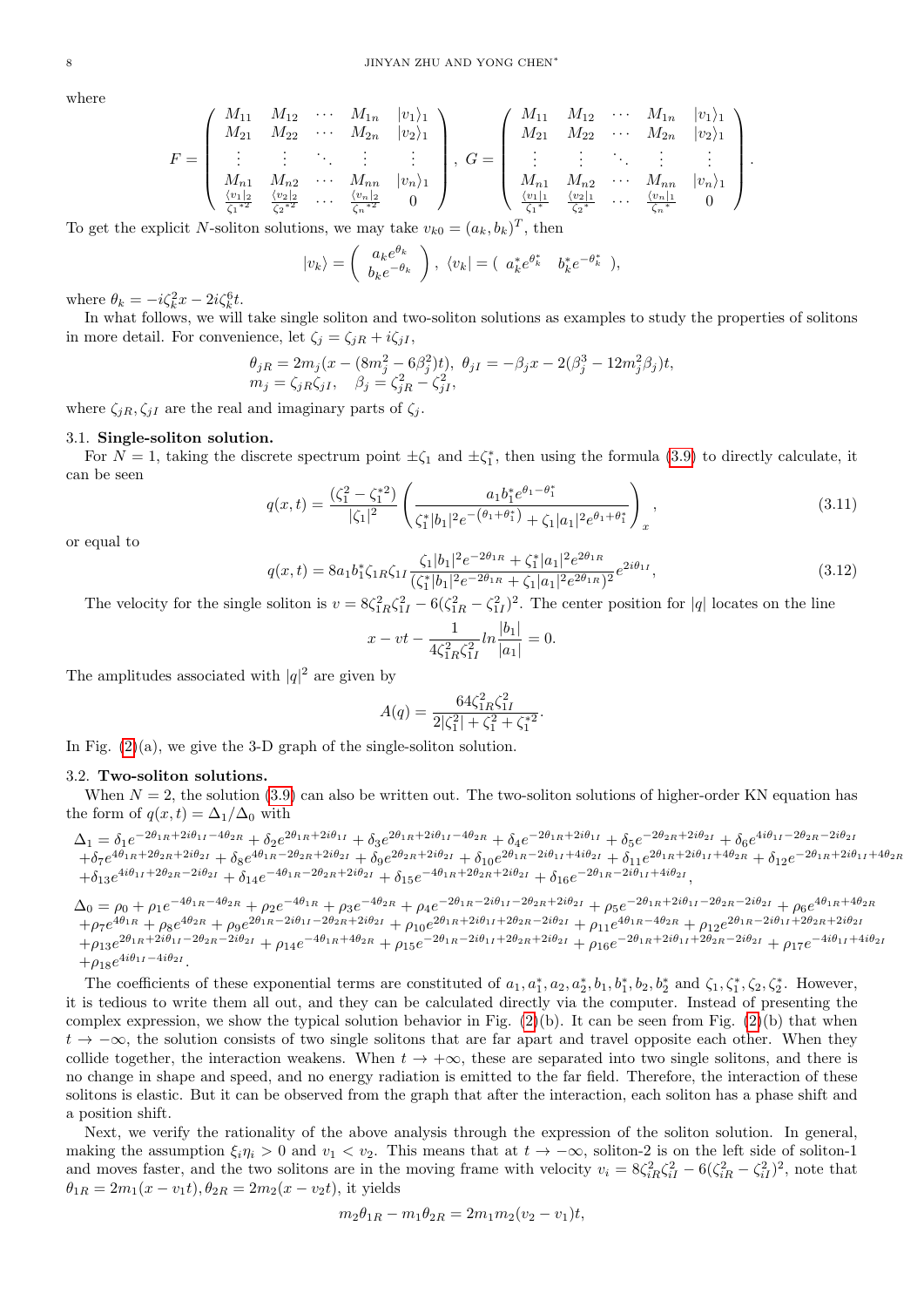<span id="page-8-0"></span>

FIGURE 2. (Color online) Soliton solutions for  $|q|$ .(a) one-soliton solution in three-dimensional plot.where  $\zeta_1 = 1 + 0.25i$ ,  $a_1 = 1$ ,  $b_1 = 0.1 + 0.7i$ , (b) two-soliton solutions in three-dimensional plot. where  $\zeta_1 = 1 + 0.25i$ ,  $a_1 = 1$ ,  $b_1 = 0.1 + 0.7i$ ,  $\zeta_2 = 1 + 0.5i$ ,  $a_2 = 1$ ,  $b_2 = -0.1 + 0.7i$ .

we used the asymptotic analysis technique [\[28\]](#page-12-6), we intend to investigate the collision dynamics of these two-soliton solutions. Then we have asymptotic expressions of  $q(x, t)$  under different asymptotic states of  $\theta_{1R}$  and  $\theta_{2R}$ .

- (i) Before collision (as  $t \to -\infty$ ),
- (a) If  $|\theta_{1R}| < \infty$ , then  $\theta_{2R} \to \infty$ :

$$
q(x,t) \sim 8\tilde{a}_1^M \tilde{b}_1^{*M} \zeta_{1R} \zeta_{1I} \frac{\zeta_1 |\tilde{b}_1^M|^2 e^{-2\theta_{1R}} + \zeta_1^* |\tilde{a}_1^M|^2 e^{2\theta_{1R}}}{(\zeta_1^* |\tilde{b}_1^M|^2 e^{-2\theta_{1R}} + \zeta_1 |\tilde{a}_1^M|^2 e^{2\theta_{1R}})^2} e^{2i\theta_{1I}},\tag{3.13}
$$

where  $\tilde{a}_1^M = a_1(\zeta_2^2 - \zeta_1^2), \tilde{b}_1^M = b_1(\zeta_2^{*2} - \zeta_1^2).$ (b) If  $|\theta_{2R}| < \infty$ , then  $\theta_{1R} \to -\infty$ :

$$
q(x,t) \sim 8\tilde{a}_2^M \tilde{b}_2^{*M} \zeta_{2R} \zeta_{2I} \frac{\zeta_2 |\tilde{b}_2^M|^2 e^{-2\theta_{2R}} + \zeta_2^* |\tilde{a}_2^M|^2 e^{2\theta_{2R}}}{(\zeta_2^* |\tilde{b}_2^M|^2 e^{-2\theta_{2R}} + \zeta_2 |\tilde{a}_2^M|^2 e^{2\theta_{2R}})^2} e^{2i\theta_{2I}},\tag{3.14}
$$

where  $\tilde{a}_2^M = a_2(\zeta_2^2 - \zeta_1^{*2}), \tilde{b}_2^M = b_2(\zeta_2^2 - \zeta_1^2).$ (ii) After collision (as  $t \to \infty$ ),

(a) If  $|\theta_{1R}| < \infty$ , then  $\theta_{2R} \rightarrow -\infty$ :

$$
q(x,t) \sim 8\tilde{a}_1^P \tilde{b}_1^{*P} \zeta_{1R} \zeta_{1I} \frac{\zeta_1 |\tilde{b}_1^P|^2 e^{-2\theta_{1R}} + \zeta_1^* |\tilde{a}_1^P|^2 e^{2\theta_{1R}}}{(\zeta_1^* |\tilde{b}_1^P|^2 e^{-2\theta_{1R}} + \zeta_1 |\tilde{a}_1^P|^2 e^{2\theta_{1R}})^2} e^{2i\theta_{1I}},\tag{3.15}
$$

where  $\tilde{a}_1^P = a_1(\zeta_2^{*2} - \zeta_1^2), \tilde{b}_1^P = b_1(\zeta_2^2 - \zeta_1^2).$ (b) If  $|\theta_{2R}| < \infty$ , then  $\theta_{1R} \to \infty$ :

$$
q(x,t) \sim 8\tilde{a}_2^P \tilde{b}_2^* \zeta_{2R} \zeta_{2I} \frac{\zeta_2 |\tilde{b}_2^P|^2 e^{-2\theta_{2R}} + \zeta_2^* |\tilde{a}_2^P|^2 e^{2\theta_{2R}}}{(\zeta_2^* |\tilde{b}_2^P|^2 e^{-2\theta_{2R}} + \zeta_1 |\tilde{a}_2^P|^2 e^{2\theta_{2R}})^2} e^{2i\theta_{2I}},\tag{3.16}
$$

where  $\tilde{a}_2^P = a_2(\zeta_2^2 - \zeta_1^2), \tilde{b}_2^P = b_2(\zeta_2^2 - \zeta_1^{*2}).$ 

It is pointed out that the asymptotic solutions can also be written as the function of solitary waves, and the respective velocities are  $v_1$  and  $v_2$ , which remain unchanged before and after the collision. This elastic interaction is a remarkable property, which indicates that DNLS Eq.[\(1.6\)](#page-0-3) is integrable. From the above asymptotic solution, we can get the phase difference of soliton-1 solution,

$$
\Delta \theta_{01} = \frac{1}{2} \left( \ln \frac{|\tilde{b}_1^P|}{|\tilde{a}_1^P|} - \ln \frac{|\tilde{b}_1^M|}{|\tilde{a}_1^M|} \right) = \ln \left| \frac{\zeta_2^2 - \zeta_1^2}{\zeta_2^{*2} - \zeta_1^2} \right|.
$$

Following similar calculations, we can get the phase difference of soliton-2 solution,

$$
\Delta \theta_{02} = \frac{1}{2} \left( \ln \frac{|\tilde{b}_2^P|}{|\tilde{a}_2^P|} - \ln \frac{|\tilde{b}_2^M|}{|\tilde{a}_2^M|} \right) = \ln \left| \frac{\zeta_2^2 - \zeta_1^{*2}}{\zeta_2^2 - \zeta_1^2} \right| = -\Delta \theta_{01}.
$$

## 4. Soliton matrix for multiple zeros

In this section, we will further consider the case of multiple zeros, where the multiplicity of  $\{\pm \zeta_i, \pm \zeta_i^*\}$  is greater than 1, then the determinant of  $P$  can be written in the following form:

$$
\det \mathbf{P}_{+}(\zeta) = (\zeta^{2} - \zeta_{1}^{2})^{n_{1}} (\zeta^{2} - \zeta_{2}^{2})^{n_{2}} \cdots (\zeta^{2} - \zeta_{r}^{2})^{n_{r}} \rho(\zeta),
$$
  

$$
\det \mathbf{P}_{-}^{-1}(\zeta) = (\zeta^{2} - \zeta_{1}^{*2})^{n_{1}} (\zeta^{2} - \zeta_{2}^{*2})^{n_{2}} \cdots (\zeta^{2} - \zeta_{r}^{*2})^{n_{r}} \hat{\rho}(\zeta),
$$
  
where  $\rho(\zeta_{i}) \neq 0$  ( $i = 1..r$ ) for all  $\zeta \in \mathbb{C}_{13}$ , and  $\hat{\rho}(\zeta_{i}) \neq 0$  ( $i = 1..r$ ) for all  $\zeta \in \mathbb{C}_{24}$ .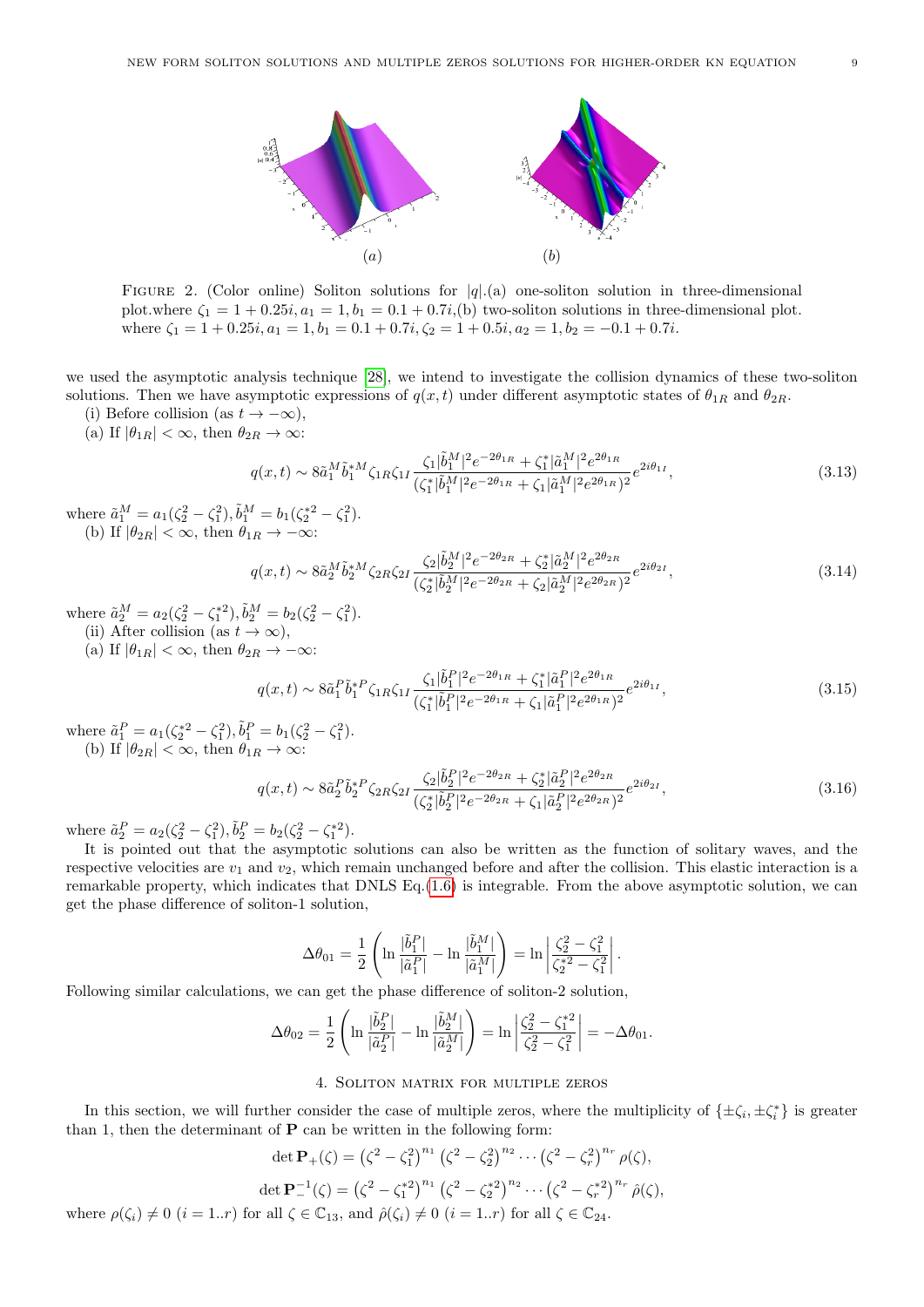Compared with the case of simple zeros, the number of kernel functions with multiple zeros is related to the multiplicity of zeros. For example, for discrete spectral point  $\{\zeta_1, \zeta_1^*\}$ , its kernel function is

$$
\mathbf{P}(\zeta_1)|v_j\rangle = 0, \quad \langle v_j|\mathbf{P}(\zeta_1^*)=0, \quad \zeta_1 \in \mathbb{C}_{13}, \quad 1 \le j \le n_1,\tag{4.1}
$$

 $|v_j\rangle$  is linearly independent. For the case of multiple zeros, the corresponding Γ and  $\Gamma^{-1}$  can be given by using the following theorem,

**Lemma 7.** ( [\[26\]](#page-12-7),Lemma 3) Consider a pair of higher order zeros of order  $n_j$  (j = 1,.., r): { $\zeta_j$ ,  $-\zeta_j$ } in  $\mathbb{C}_{13}$  and  $\{\zeta_j^*, -\zeta_j^*\}$  in  $\mathbb{C}_{24}$ . Then the corresponding soliton matrix  $\Gamma_j(\zeta)$  and its inverse can be cast in the following form

<span id="page-9-0"></span>
$$
\Gamma_j^{-1}(\zeta) = I + (|\phi_{j,1}\rangle, \cdots, |\tilde{\phi}_{j,n_j}\rangle) \Xi_j(\zeta) \begin{pmatrix} \langle \tilde{\varphi}_{j,n_j} | \\ \vdots \\ \langle \varphi_{j,1} | \\ \langle \tilde{\phi}_{j,1} | \\ \langle \tilde{\phi}_{j,1} | \\ \langle \tilde{\phi}_{j,n_j} | \rangle \end{pmatrix},
$$
\n
$$
\Gamma_j(\zeta) = I + (|\bar{\varphi}_{j,n_j}\rangle, \cdots, |\tilde{\varphi}_{j,1}\rangle) \overline{\Xi_j}(\zeta) \begin{pmatrix} \langle \tilde{\varphi}_{j,n_j} | \\ \vdots \\ \langle \tilde{\phi}_{j,n_j} | \\ \langle \tilde{\phi}_{j,n_j} | \rangle \end{pmatrix},
$$
\n
$$
(4.2)
$$

where the matrices  $\Xi_i(\zeta)$  and  $\overline{\Xi}_i(\zeta)$  are defined as

$$
\Xi_j(\zeta) = \begin{pmatrix} \mathcal{D}^+(\zeta - \zeta_j) & \mathbf{0}_{n \times n} \\ \mathbf{0}_{n \times n} & \mathcal{D}^+(\zeta + \zeta_j) \end{pmatrix}, \quad \overline{\Xi_j}(\zeta) = \begin{pmatrix} \mathcal{D}^-(\zeta - \zeta_j^*) & \mathbf{0}_{n \times n} \\ \mathbf{0}_{n \times n} & \mathcal{D}^-(\zeta + \zeta_j^*) \end{pmatrix},
$$

 $\mathcal{D}^+(\gamma), \mathcal{D}^-(\gamma)$  are upper-triangular and lower-triangular Toeplitz matrices defined as:

$$
\mathcal{D}^+(\gamma) = \left( \begin{array}{cccc} \gamma^{-1} & \gamma^{-2} & \cdots & \gamma^{-n} \\ 0 & \ddots & \ddots & \vdots \\ \vdots & \ddots & \gamma^{-1} & \gamma^{-2} \\ 0 & \cdots & 0 & \gamma^{-1} \end{array} \right), \ \mathcal{D}^-(\gamma) = \left( \begin{array}{cccc} \gamma^{-1} & 0 & \cdots & 0 \\ \gamma^{-2} & \gamma^{-1} & \ddots & \vdots \\ \vdots & \ddots & \ddots & 0 \\ \gamma^{-n} & \cdots & \gamma^{-2} & \gamma^{-1} \end{array} \right),
$$

and vectors  $|\phi_{j,i}\rangle, |\tilde{\phi}_{j,i}\rangle, \langle \tilde{\phi}_{j,i}|, \langle \varphi_{j,i}|, |\tilde{\varphi}_{j,i}\rangle$  (i = 1, .., n<sub>N</sub>) are independent of  $\zeta$ .

So there are

$$
\Gamma(\zeta) = \Gamma_r(\zeta)\Gamma_{r-1}(\zeta)\cdots\Gamma_1(\zeta),\tag{4.3}
$$

$$
\Gamma^{-1}(\zeta) = \Gamma_1^{-1}(\zeta)\Gamma_2^{-1}(\zeta)\cdots\Gamma_r^{-1}(\zeta). \tag{4.4}
$$

In fact, the rest of the vector parameters in  $(4.2)$  can be derived by calculating the residue of each order in the identity  $\Gamma(\zeta)\Gamma^{-1}(\zeta) = I$  at  $\zeta = \zeta_j$  and  $\zeta = -\zeta_j$ ,

$$
\Gamma(\zeta_j)\left(\begin{array}{c}|\phi_{j,1}\rangle\\ \vdots\\ |\phi_{j,n_r}\rangle\end{array}\right)=0,\quad \Gamma(-\zeta_j)\left(\begin{array}{c}|\tilde{\phi}_{j,1}\rangle\\ \vdots\\ |\tilde{\phi}_{j,n_r}\rangle\end{array}\right)=0,
$$

where

$$
\Gamma(\zeta) = \begin{pmatrix}\n\Gamma(\zeta) & 0 & \cdots & 0 \\
\frac{d}{d\zeta}\Gamma(\zeta) & \Gamma(\zeta) & \ddots & \vdots \\
\vdots & \ddots & \ddots & 0 \\
\frac{1}{(n_r-1)!}\frac{d^{n_r-1}}{d\zeta^{n_r-1}}\Gamma(\zeta) & \cdots & \frac{d}{d\zeta}\Gamma(\zeta) & \Gamma(\zeta)\n\end{pmatrix}.
$$

Using this method, the process of solving soliton solution is very complex. Next, the corresponding Γ can be constructed by using the method of [\[27\]](#page-12-8), the dressing matrix of multiple zeros is derived by unipolar limit method. The results are given by the following theorem:

**Theorem 8.** Suppose  $\zeta = \zeta_i$  is the zero of geometric multiplicity  $n_j$   $(j = 1, ..., r)$ , and  $\sum_{j=1}^r n_j = N$ , then the modified matrix can be expressed as

$$
\Gamma(\zeta) = \Gamma_r^{[n_r-1]} \cdots \Gamma_r^{[0]} \cdots \Gamma_1^{[n_1-1]} \cdots \Gamma_1^{[0]}, \quad \Gamma^{-1}(\zeta) = (\Gamma_1^{[0]})^{-1} \cdots (\Gamma_1^{[n_1-1]})^{-1} \cdots (\Gamma_r^{[0]})^{-1} \cdots (\Gamma_r^{[n_r-1]})^{-1},
$$

where

$$
\Gamma_i^{[j]}(\zeta) = I + \frac{A_i^{[j]}}{\zeta - \zeta_i^*} - \frac{\sigma_3 A_i^{[j]} \sigma_3}{\zeta + \zeta_i^*}, \quad (\Gamma_i^{[j]})^{-1}(\zeta) = I + \frac{A_i^{\dagger [j]}}{\zeta - \zeta_i} - \frac{\sigma_3 A_i^{\dagger [j]} \sigma_3}{\zeta + \zeta_i},
$$
  

$$
A_i^{[j]} = \frac{\zeta_i^{*2} - \zeta_i^2}{2} \begin{pmatrix} \alpha_i^{*[j]} & 0 \\ 0 & \alpha_i^{[j]} \end{pmatrix} |v_i^{[j]}\rangle \langle v_i^{[j]}|, \quad (\alpha_i^{[j]})^{-1} = \langle v_i^{[j]}| \begin{pmatrix} \zeta_i & 0 \\ 0 & \zeta_i^* \end{pmatrix} |v_i^{[j]}\rangle,
$$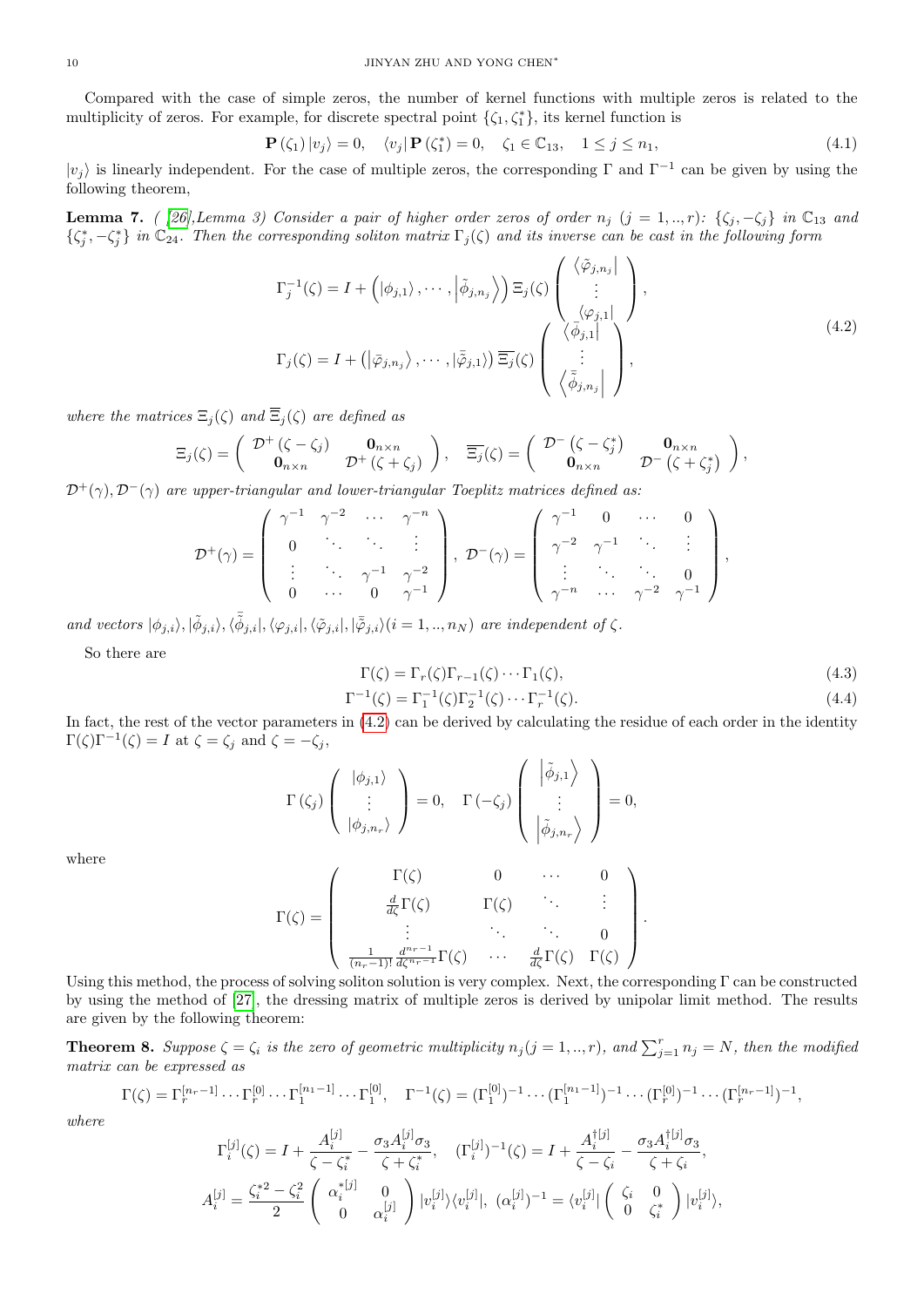$$
|v_i^{[j]}\rangle = \lim_{\delta \to 0} \frac{(\Gamma_i^{[n_j-1]} \cdots \Gamma_i^{[0]} \cdots \Gamma_1^{[n_1-1]} \cdots \Gamma_1^{[0]})|_{\zeta = \zeta_i + \delta}}{\delta^j} |v_i\rangle (\zeta_i + \delta),
$$
  

$$
\langle v_i^{[j]}| = \lim_{\delta \to 0} \langle v_1 | (\zeta_i^* + \delta) \frac{(\Gamma_1^{[0]-1} \cdots \Gamma_1^{[n_1-1]-1} \cdots \Gamma_i^{[0]-1} \cdots \Gamma_i^{[n_j-1]-1})|_{\zeta = \zeta_i^* + \delta}}{\delta^j}.
$$

Then we can get

$$
P^{(1)} = \left( I - \sum_{i=1}^{r} \sum_{j=0}^{n_i-1} \left[ \frac{B_i^{[j]} - \sigma_3 B_i^{[j]} \sigma_3}{\zeta_i^*} \right] \right)^{-1} \sum_{i=1}^{r} \sum_{j=0}^{n_i-1} \frac{\sigma_3 B_i^{[j]} \sigma_3 - B_i^{[j]}}{\zeta_i^{*2}},
$$

which lead to

<span id="page-10-0"></span>
$$
q(x,t) = \left(\frac{2\frac{det\tilde{F}}{det\tilde{M}}}{1 + 2\frac{det\tilde{G}}{det\tilde{M}}}\right)_x = \left(\frac{2det\tilde{F}}{det\tilde{M} + 2det\tilde{G}}\right)_x,
$$
\n(4.5)

where

$$
\tilde{F} = \begin{pmatrix}\n\tilde{M}^{[11]} & \tilde{M}^{[12]} & \cdots & \tilde{M}^{[1r]} & \tilde{\chi}_1 \\
\tilde{M}^{[21]} & \tilde{M}^{[22]} & \cdots & \tilde{M}^{[2r]} & \tilde{\chi}_2 \\
\vdots & \vdots & \ddots & \vdots & \vdots \\
\tilde{M}^{[r1]} & \tilde{M}^{[r2]} & \cdots & \tilde{M}^{[rr]} & \tilde{\chi}_r \\
\tilde{\psi}_1 & \tilde{\psi}_2 & \cdots & \tilde{\psi}_r & 0\n\end{pmatrix}, \ \tilde{M} = \begin{pmatrix}\n\tilde{M}^{[11]} & \tilde{M}^{[12]} & \cdots & \tilde{M}^{[1r]} \\
\tilde{M}^{[21]} & \tilde{M}^{[22]} & \cdots & \tilde{M}^{[2r]} \\
\vdots & \vdots & \ddots & \vdots \\
\tilde{M}^{[r1]} & \tilde{M}^{[r2]} & \cdots & \tilde{M}^{[2r]} & \tilde{\chi}_2 \\
\tilde{M}^{[21]} & \tilde{M}^{[22]} & \cdots & \tilde{M}^{[2r]} & \tilde{\chi}_2 \\
\vdots & \vdots & \ddots & \vdots & \vdots \\
\tilde{M}^{[r1]} & \tilde{M}^{[r2]} & \cdots & \tilde{M}^{[rr]} & \tilde{\chi}_r \\
\tilde{\tau}_1 & \tilde{\tau}_2 & \cdots & \tilde{\tau}_r & 0\n\end{pmatrix},
$$

with

$$
\tilde{M}_{kl}^{[ij]} = \frac{1}{(k-1)!(l-1)!} \frac{\partial^{k+l-2}}{\partial \zeta^{*k-1} \partial \zeta^{l-1}} \frac{\langle v_j | \sigma_3 | v_i \rangle}{\zeta + \zeta^*} - \frac{\langle v_j | v_i \rangle}{\zeta - \zeta^*} |_{\zeta = \zeta_i, \zeta^* = \zeta_j^*}.
$$

$$
\tilde{\chi}_i = (|v_i\rangle_1^{[0]}, |v_i\rangle_1^{[1]}, \cdots, |v_i\rangle_1^{[n_i-1]})^T, |v_i\rangle^{[j]} = \frac{1}{(j)!} \frac{\partial^j}{\partial(\zeta)^j} |v_i\rangle|_{\zeta = \zeta_i},
$$

$$
\tilde{\psi}_i = ( \frac{\langle v_i |_2}{\zeta_i^{*2}})^{[0]}, (\frac{\langle v_i |_2}{\zeta_i^{*2}})^{[1]}, \cdots, (\frac{\langle v_i |_2}{\zeta_i^{*2}})^{[n_i-1]} \rangle, (\frac{\langle v_i |_2}{\zeta_i^{*2}})^{[j]} = (\frac{1}{(j)!} \frac{\partial^j}{\partial(\zeta)^j} (\frac{\langle v_i |_2}{\zeta^*}) |_{\zeta = \zeta_i^*}),
$$

$$
\tilde{\tau}_i = ( \frac{\langle v_i |_1}{\zeta_i^{*}})^{[0]}, (\frac{\langle v_i |_1}{\zeta_i^{*}})^{[1]}, \cdots, (\frac{\langle v_i |_1}{\zeta_i^{*}})^{[n_i-1]} \rangle, (\frac{\langle v_i |_1}{\zeta_i^{*}})^{[j]} = (\frac{1}{(j)!} \frac{\partial^j}{\partial(\zeta)^j} (\frac{\langle v_i |_2}{\zeta^*}) |_{\zeta = \zeta_i^*}).
$$

Hence, formula [\(4.5\)](#page-10-0) gives the general expression of high-order solitons with multiple zeros. Because the spectral parameters here cannot be pure real or pure virtual, the expression of high-order soliton is relatively complex, but different  $n_i$  and appropriate parameters can be selected, and the graphics of mixed high-order solitons solution can be given by using mathematical software such as Maple and Mathematica. Here, we give several representative mixed solutions. In Fig. [\(3\)](#page-10-1), let  $n_1 = 2, n_j = 0$  (j = 2..*r*), in [\(4.5\)](#page-10-0) which represent the simple double-zero case, and  $n_1 = 3, n_j = 0(j = 2..r)$ , in [\(4.5\)](#page-10-0) is the simple triple-zero case. In Fig. [\(4\)](#page-11-12), take  $n_1 = 2, n_2 = 1, n_j = 0(j = 3..r)$ , that is, a mixed solution of a double zero and a single zero, and take  $n_1 = 2, n_2 = 2, n_j = 0$   $(j = 3..r)$ , which means a mixed solution of two double zeros.

<span id="page-10-1"></span>

FIGURE 3. (Color online)(a) The double zeros soliton solutions for  $|q|$  and  $n_1 = 2, \zeta = 1 + i, a_1 =$  $b_1 = 1.$ (b) Density plot of double zeros.(c) The triple zeros soliton solutions for |q| and  $n_1 = 2, \zeta =$  $1 + i$ ,  $a_1 = b_1 = 1$ . (d) Density plot of triple zeros.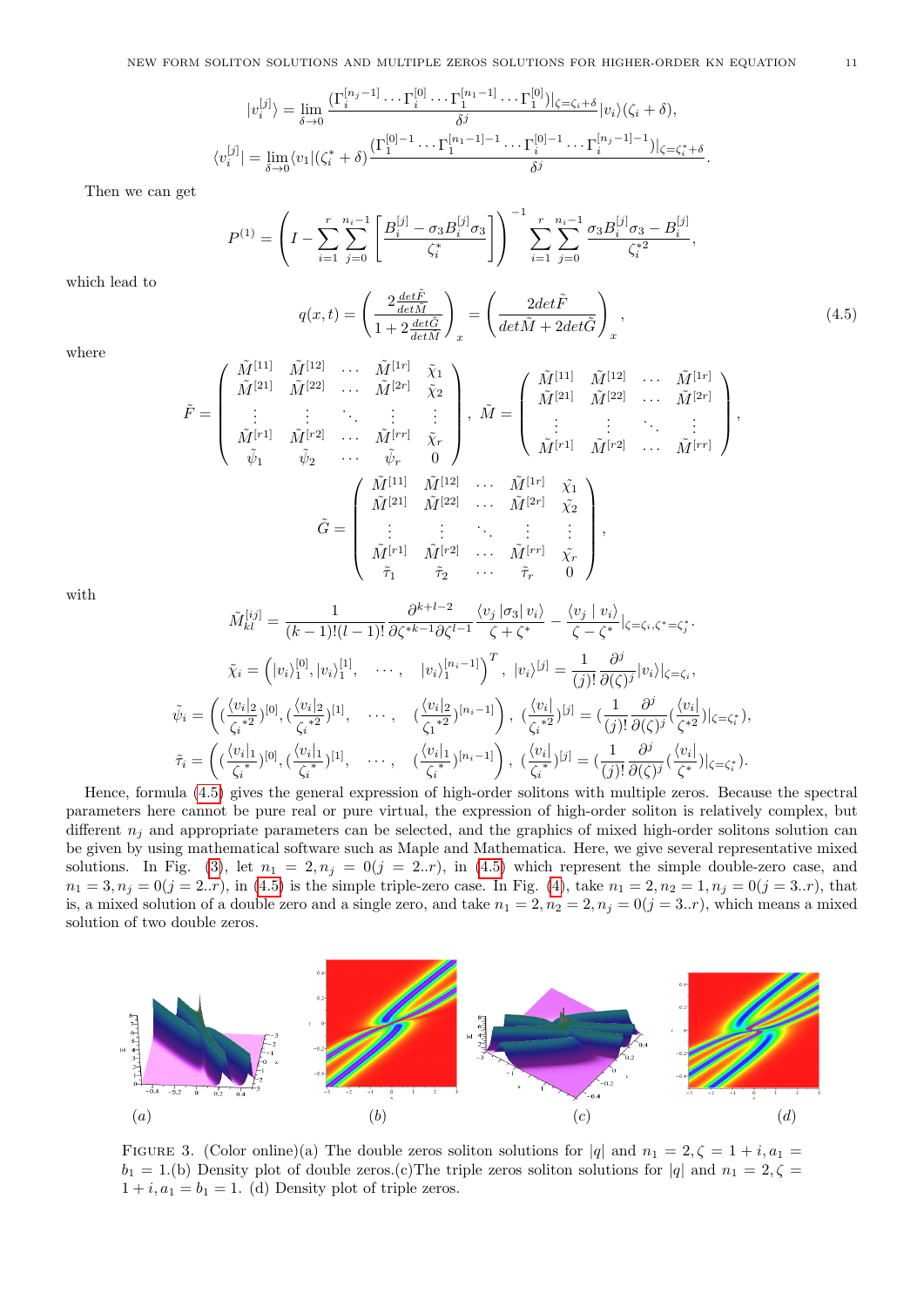<span id="page-11-12"></span>

FIGURE 4. (Color online)(a) Mixed solutions of double zeros and single zero for  $|q|$  and  $n_1 = 2, n_2 =$  $1, \zeta_1 = 1 + i, a_1 = b_1 = 1, \zeta_2 = \frac{1}{2} + i, a_2 = b_2 = 1.$  (b) Density plot of single-double-zeros. (c) Mixed solutions of double zeros and double zeros for |q| and  $n_1 = 2, n_2 = 2, \zeta_1 = 1 + i, a_1 = b_1 = 1, \zeta_2 =$  $1 + \frac{1}{2}i$ ,  $a_2 = b_2 = 1$ . (d) Density plot of double-double zeros.

## 5. Conclusions and discussions

In a word, the inverse scattering method is applied to the higher-order KN equation with vanishing boundary, and the soliton matrix is constructed by studying the corresponding RHP. Using RHP regularization of finite simple zeros, the determinant form of general N-solitons of higher-order KN equation without reflection is obtained, which is different from the soliton solution form of previous KN system. In the process of inverse scattering, the potential function is recovered when the spectral parameter tends to zero, which effectively avoids the appearance of implicit function [\[31\]](#page-12-4). At the same time, the properties of the single soliton solution and the collision dynamics and asymptotic behavior of the two soliton solution are investigated.

In addition, the multiple zeros of RHP are considered, and the higher-order soliton matrix of higher-order KN equation is obtained by limit technique. Several typical graphs are given, including the graphs of double zeros solutions, trip zeros solutions, single-double zeros solutions, and double-double zeros solutions. It provides a good basis for future experimental observation.

In this context, we only consider the solution with vanishing boundary conditions. How to adjust the analysis to find the Jost solution of the spectral problem, so as to obtain the solution with non vanishing boundary conditions. The global well posedness, long-time behavior and asymptotic stability of solitons need to be further studied.

#### **REFERENCES**

- <span id="page-11-0"></span>[1] K. Abhinav, P. Guha, and I. Mukherjee, Study of quasi-integrable and non-holonomic deformation of equations in the NLS and DNLS hierarchy. J. Math. Phys.,2018,59,101507.
- <span id="page-11-1"></span>[2] D.J. Kaup and A.C. Newell, An exact solution for a derivative nonlinear Schrödinger equation. J. Math. Phys.,1978,19: 798-801.
- [3] E.G. Fan, A Liouville integrable Hamiltonian system associated with a generalized Kaup-Newell spectral problem, Physica A ,2001,301:105-113.
- [4] H. M. Ahmed, W.B. Rabie, M.A. Ragusa, Optical solitons and other solutions to Kaup-Newell equation with Jacobi elliptic function expansion method, Analysis and Mathematical Physics, 2021:11-23.
- [5] Y. B. Zeng, New factorization of the Kaup-Newell hierarchy, Physica D.,1994,73: 171-188.
- [6] W. Liu, Y. Zhang, J. He,Rogue wave on a periodic background for Kaup-Newell equation,Rom. Rep. Phys.,2018, 106.
- [7] J. Lenells, The solution of the global relation for the derivative nonlinear Schrödinger equation on the half-line Physica D,2011, 240:512-525.
- <span id="page-11-2"></span>[8] H. Steudel, The hierarchy of multi-soliton solutions of the derivative nonlinear Schrödinger equation, J. Phys. A. ,2003,36: 1931-1946.
- <span id="page-11-3"></span>[9] K. Mio, T. Ogino, K. Minami, and S. Takeda, Modified nonlinear Schrödinger equation for Alfvén waves propagating along the magnetic field in cold plasmas, J. of Phys. Soc. of Japan,1976, 41: 265-271.
- [10] E. Mojølhus, Nonlinear Alfvén waves and the DNLS equation: oblique aspects, Phys. Scr.,1989,2: 227-237.
- <span id="page-11-4"></span>[11] A. Biswas, Y. Yıldırım, E. Yaşard, Q. Zhou,Seithuti P.Moshokoa, Sub pico-second pulses in mono-mode optical fibers with Kaup-Newell equation by a couple of integration schemes, Optik, 2018,167: 121-128.
- <span id="page-11-5"></span>[12] H.H. Chen, Y.C. Lee, and C. S. Liu, Integrability of nonlinear Hamiltonian systems by inverse scattering method, Phys.Scr. 1979,20: 490-492.
- <span id="page-11-6"></span>[13] V.S. Gerdjikov and I. Ivanov, A quadratic pencil of general type and nonlinear evolution equations. II. Hierarchies of Hamiltonian structures, Bulg. J. Phys.,1983, 10: 130-143.
- <span id="page-11-7"></span>[14] E.G. Fan, Integrable systems of derivative nonlinear Schrödinger type and their multi-Hamiltonian structure, J. Phys. A: Math. Gen.,2001, 34: 513-519.
- <span id="page-11-8"></span>[15] G. S. Franca, J. F.Gomes, A. H.Zimerman. The algebraic structure behind the derivative nonlinear Schrodinger equation, Journal of Physics A: Mathematical and Theoretical, 2013, 30: 305201.
- <span id="page-11-9"></span>[16] J. Hu,J. Xu,G.F.Yu. Riemann-Hilbert approach and N-soliton formula for a higher-order Chen-Lee-Liu equation, Journal of Nonlinear Mathematical Physics, 2018, 4: 633-649.
- <span id="page-11-10"></span>[17] J.Y.Zhu,Y.Chen. High-order soliton matrix for the third-order flow equation of the Gerdjikov-Ivanov hierarchy through the Riemann-Hilbert method. [arXiv:2105.08412.](http://arxiv.org/abs/2105.08412)
- <span id="page-11-11"></span>[18] A. Kundu, Exact solutions to higher-order nonlinear equations through gauge transformation, Physica D.,1987, 25: 399-406.
- [19] X.J. Chen, W.K. Lam, Inverse scattering transform for the derivative nonlinear Schrödinger equation with nonvanishing boundary conditions, Phys. Rev. E.,2004, 69, 066604.